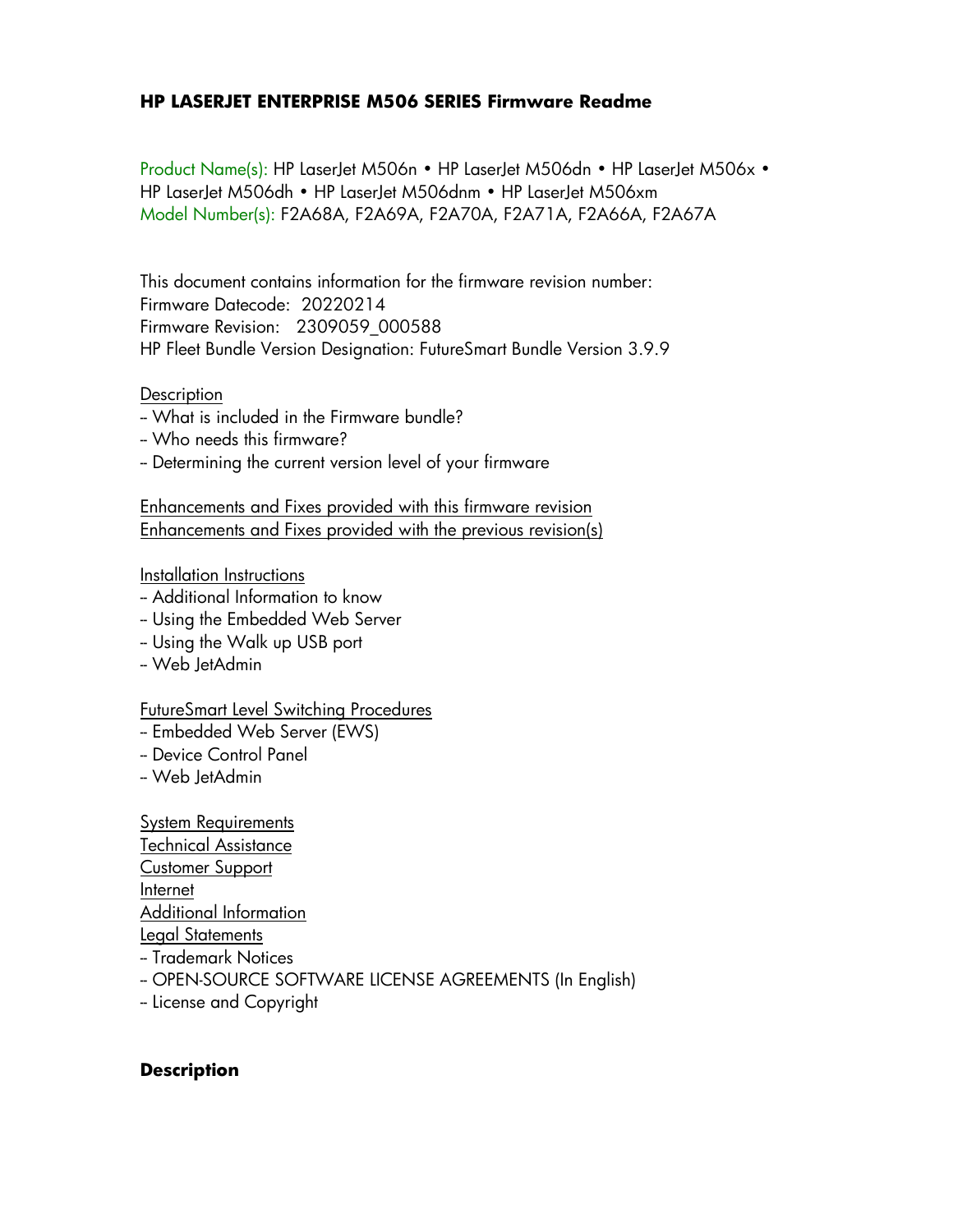This Readme file provides specific installation instructions and other information you should know before you perform a firmware update for your HP LaserJet Series printer or MFP. Installation instructions are provided for Single and Multiple Printer Updates.

This document provides specific update, installation and troubleshooting information. For additional information on the device features, refer to the online user guide found on the Windows Printing System Installer CD-ROM that came with your printer or at hp.com.

### What is included in a Firmware bundle?

The HP LaserJet printer firmware update file available from the hp web site contains firmware for the printer, embedded JetDirect (if applicable), HP paper handling accessories used with the device in one convenient download file. When the Remote Firmware Upgrade file is sent to the HP LaserJet Printer or MFP firmware for the engine and all connected accessories are upgraded.

### Who needs this firmware?

Similar to HP providing improved software for your HP LaserJet Printer or MFP, HP provides firmware updates for your printer periodically through its supported lifecycle. A firmware update may be necessary if it is determined that you may benefit from the resolution of any issue that is documented below. These updates are available on the HP support web site.

Determining the current version level of your firmware

#### To determine the current level of firmware installed on the device:

Go to the printer's or MFP's control panel.

- 1. Go to the printer's control panel.
- 2. Scroll down and select the **Administration** menu.
- 3. Select the **Reports** menu.
- 4. Select the **Configuration/Status Pages** menu.
- 5. Select the **Configuration Page** option.
- 6. Select the **Print**.

On the printed Configuration page look in the section marked "Device Information" for the Firmware Datecode and Firmware Revision. The Firmware Datecode and Firmware Revision will look something like this:

Firmware Datecode: 20150908 Firmware Revision: 2306272\_536012

### IMPORTANT NOTE:

This firmware file requires an interactive update method. You CANNOT update these Product(s)/Model(s) using the traditional FTP, LPR or Port 9100 methods of upgrading.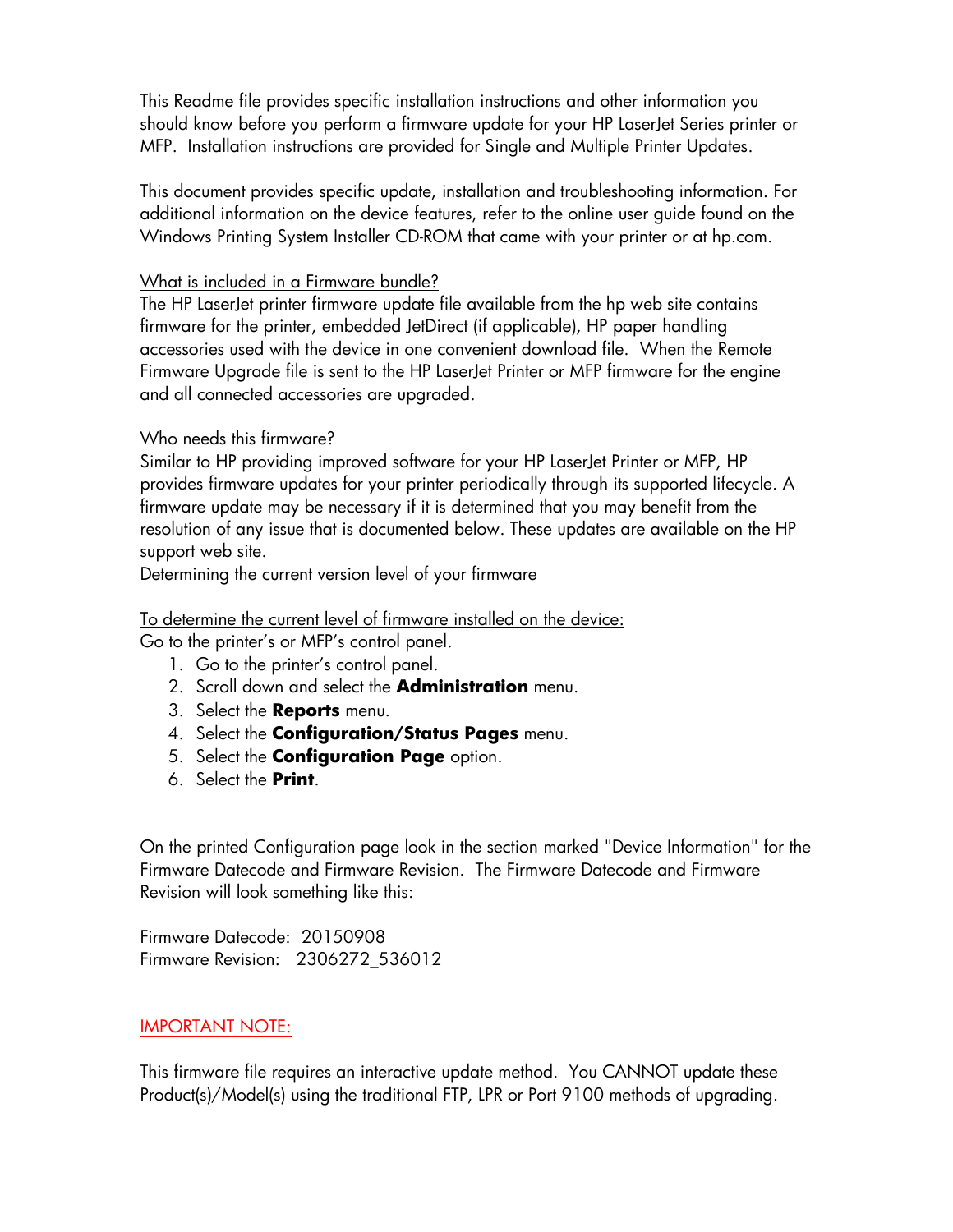Please use one of the following methods listed below to update the firmware of this device.

# **Enhancements and Fixes provided with this Firmware revision**

The following new functionality or features are provided by this firmware release: Firmware Datecode: 20220214 Firmware Revision: 2309059\_000588 HP Fleet Bundle Version Designation: FutureSmart Bundle Version 3.9.9

For information on HP Security Bulletins addressed by firmware releases, please visit: <https://support.hp.com/security-bulletins> To initiate a subscription to receive future HP Security Bulletin alerts via email, visit: <https://www.hp.com/go/alerts>

### **ENHANCEMENT:**

Base:

➢ No new updates

Security/Authentication:

➢ No new updates

Embedded JetDirect:

➢ No new updates

### **FIXES:**

Base:

➢ Updated the JQuery version.

Security/Authentication:

➢ No new updates

Embedded JetDirect:

 $\triangleright$  Updated the network stack.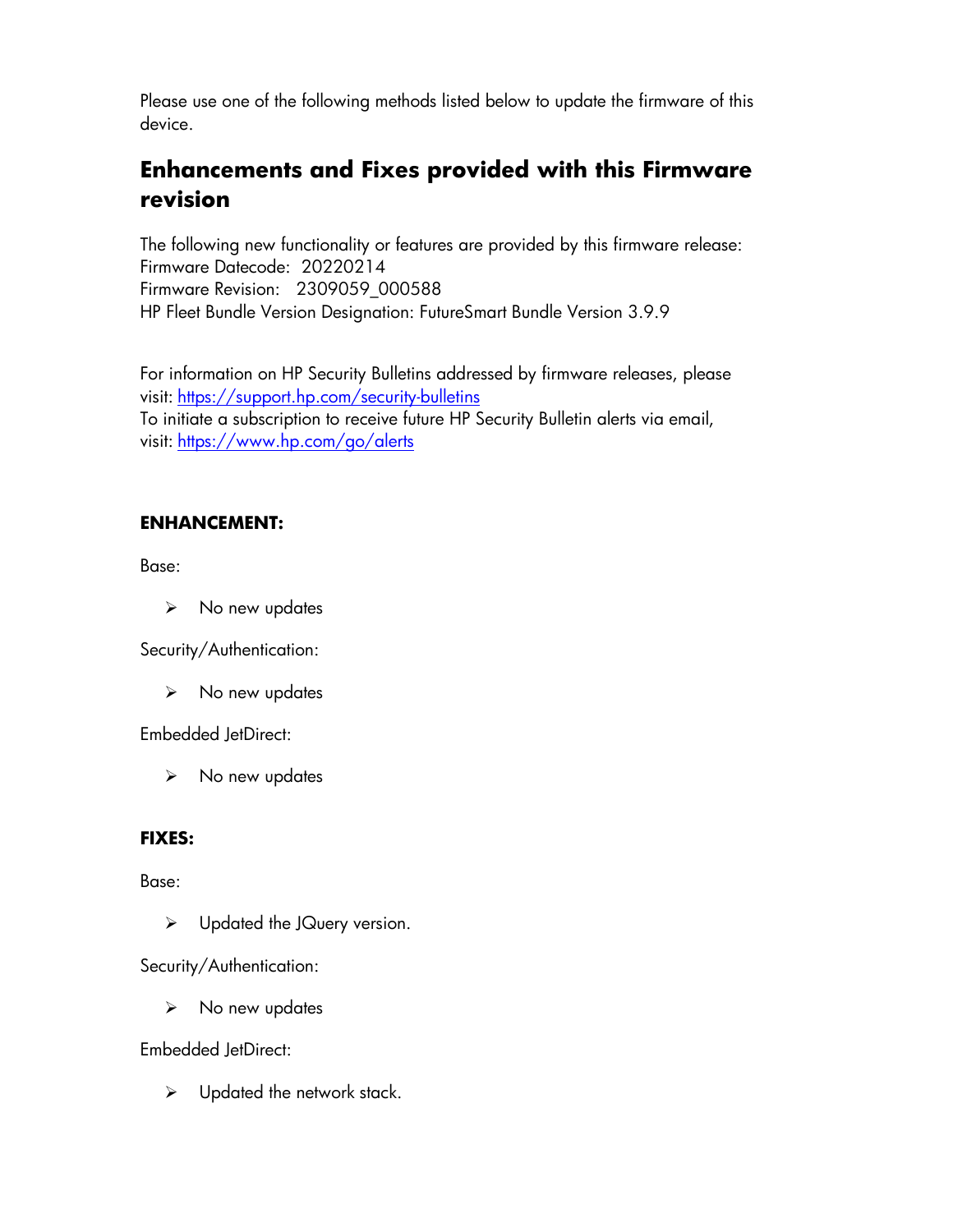Current firmware revisions included in this firmware bundle:

### **DEVICE FIRMWARE REVISION**

| <b>COMPONENT</b>                    | <b>FIRMWARE VERSION</b>          |
|-------------------------------------|----------------------------------|
| Firmware Datecode                   | 20220214                         |
| <b>Firmware Revision</b>            | 2309059 000588                   |
| <b>Embedded JetDirect</b>           | JSI23900044                      |
| <b>DC Controller Version</b>        | 1.119                            |
| <b>HP Fleet Release Designation</b> | FutureSmart 3.9.9                |
| MD5 checksum for .bdl file          | 9693dc07effa987b443839a0a03fe459 |

# **Enhancements and Fixes provided with this Firmware revision**

The following new functionality or features are provided by this firmware release: Firmware Datecode: 20210730 Firmware Revision: 2309055\_000426 HP Fleet Bundle Version Designation: FutureSmart Bundle Version 3.9.8

For information on HP Security Bulletins addressed by firmware releases, please visit: <https://support.hp.com/security-bulletins> To initiate a subscription to receive future HP Security Bulletin alerts via email, visit: <https://www.hp.com/go/alerts>

### **ENHANCEMENT:**

Base:

➢ No New Updates

Security/Authentication:

➢ No New Updates

Embedded JetDirect:

➢ No New Updates

### **FIXES:**

Base: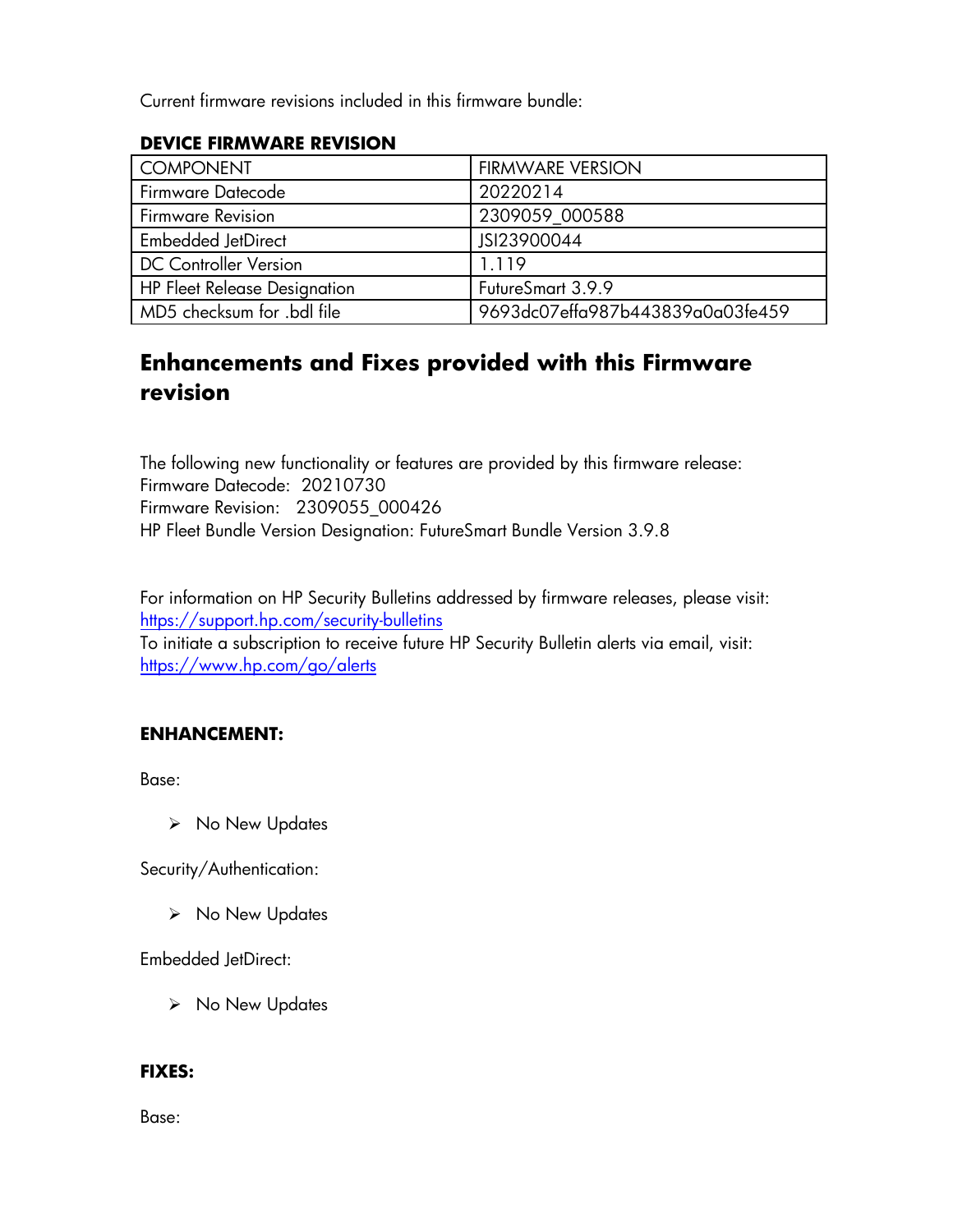➢ No New Updates

Security/Authentication:

➢ The Microsoft KB5004238 update will cause all smartcard authentications to fail.

Embedded JetDirect:

➢ No New Updates

Current firmware revisions included in this firmware bundle:

#### **DEVICE FIRMWARE REVISION**

| COMPONENT                           | <b>FIRMWARE VERSION</b>            |
|-------------------------------------|------------------------------------|
|                                     | Firmware Datecode: 20210730        |
| HP LaserJet Enterprise M506         | Firmware Revision: 2309055_000426  |
| <b>Embedded JetDirect:</b>          | JSI23900041                        |
| DC Controller:                      | 1.119                              |
| <b>HP Fleet Release Designation</b> | Original Release FutureSmart 3.9.8 |
| MD5 checksum for .bdl file          | 794b0a15f120a29f95e8cff3a27f4dc3   |

# **Enhancements and Fixes provided with this Firmware revision**

The following new functionality or features are provided by this firmware release: Firmware Datecode: 20210317 Firmware Revision: 2309046\_000268 HP Fleet Bundle Version Designation: FutureSmart Bundle Version 3.9.7

For information on HP Security Bulletins addressed by firmware releases, please visit: <https://support.hp.com/security-bulletins> To initiate a subscription to receive future HP Security Bulletin alerts via email, visit: <https://www.hp.com/go/alerts>

### **ENHANCEMENT:**

Base:

➢ No New Updates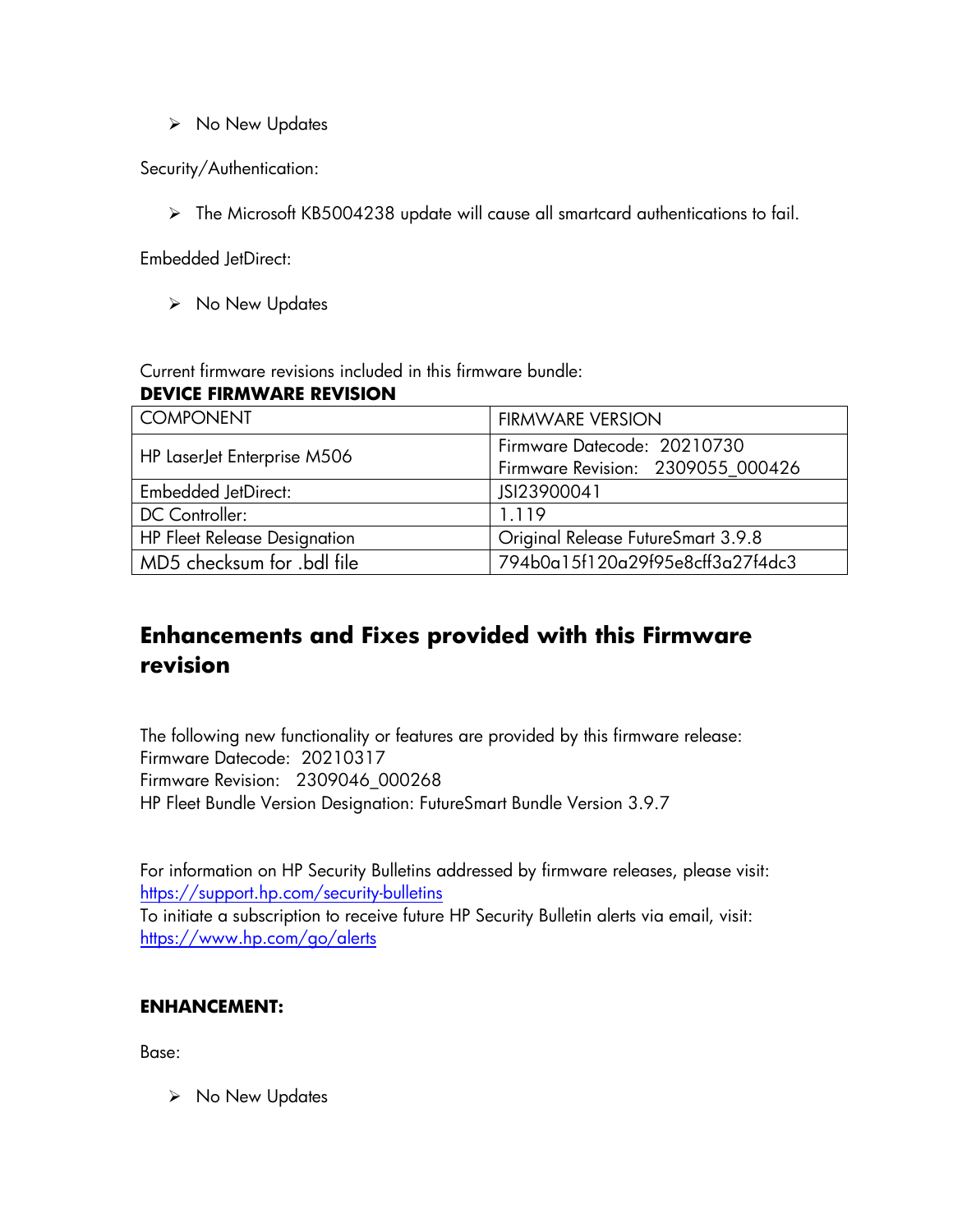Security/Authentication:

➢ No New Updates

Embedded JetDirect:

➢ No New Updates

### **FIXES:**

Base:

- ➢ HP Webservices will stop working and the printer will lose its connection to HP Connected on the web. You may see an error "Could not communicate with HP Connected, or Unable to contact HP Connected" when you try to enable HP Web Services.
- ➢ Third party solutions created in 2021 will not be able to load on the device through the solution installer page.

Security/Authentication:

➢ No New Updates

Embedded JetDirect:

➢ No New Updates

Current firmware revisions included in this firmware bundle:

### **DEVICE FIRMWARE REVISION**

| <b>COMPONENT</b>                    | <b>FIRMWARE VERSION</b>            |
|-------------------------------------|------------------------------------|
|                                     | Firmware Datecode: 20210317        |
| HP LaserJet Enterprise M506         | Firmware Revision: 2309046_000268  |
| <b>Embedded JetDirect:</b>          | JSI23900041                        |
| DC Controller:                      | 1.119                              |
| <b>HP Fleet Release Designation</b> | Original Release FutureSmart 3.9.7 |
| MD5 checksum for .bdl file          | a6525de9df71cd0009ad52993d81d94a   |

# **Enhancements and Fixes provided with this Firmware revision**

The following new functionality or features are provided by this firmware release: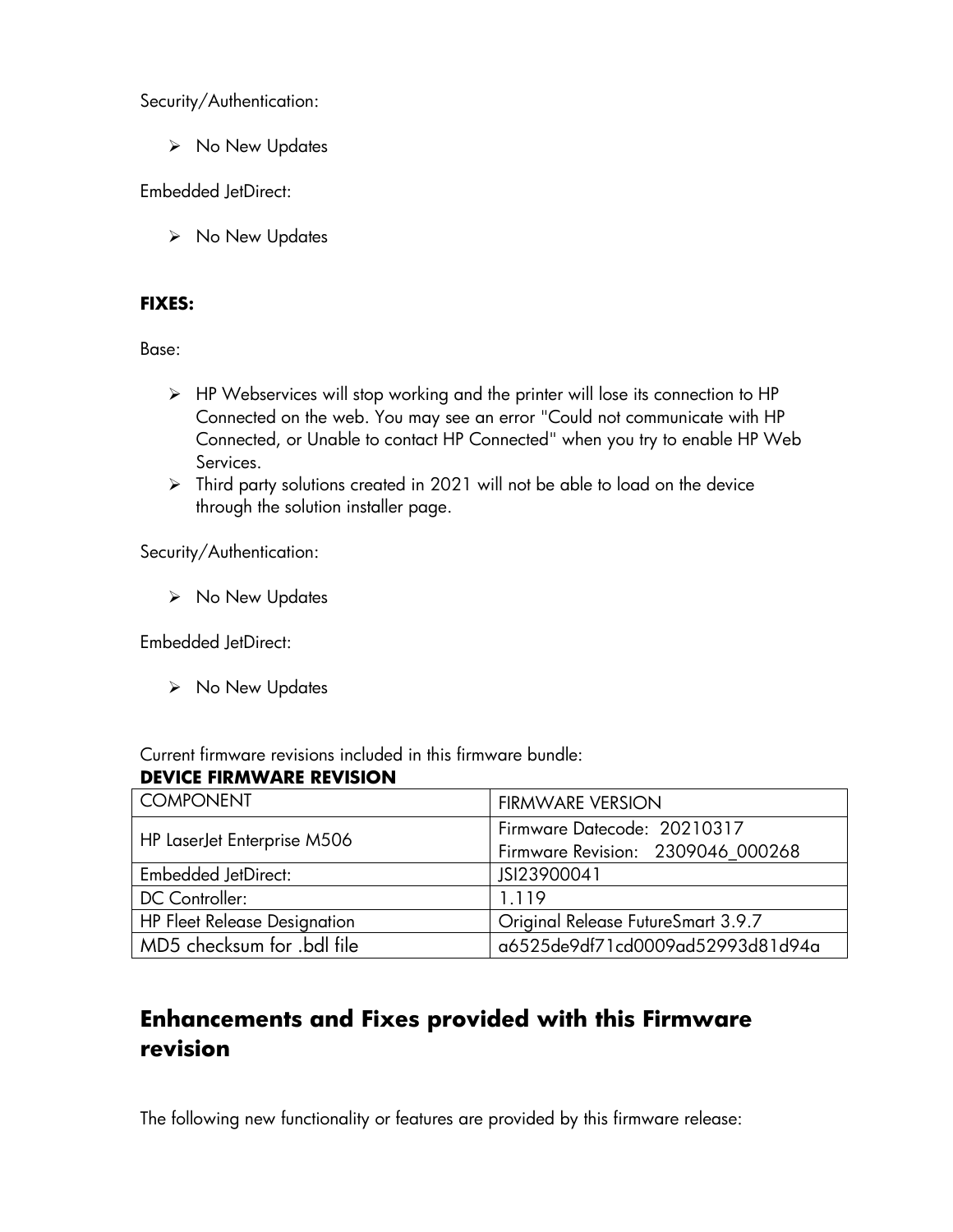Firmware Datecode: 20191213 Firmware Revision: 2309025\_582091 HP Fleet Bundle Version Designation: FutureSmart Bundle Version 3.9.6

For information on HP Security Bulletins addressed by firmware releases, please visit: <https://support.hp.com/security-bulletins> To initiate a subscription to receive future HP Security Bulletin alerts via email, visit: <https://www.hp.com/go/alerts>

# **ENHANCEMENT:**

Base:

➢ No New Updates

Security/Authentication:

➢ No New Updates

Embedded JetDirect:

➢ No New Updates

### **FIXES:**

Base:

➢ 49.4A.04 error may occur intermittently when printing from certain types of customized applications.

Security/Authentication:

➢ No New Updates

Embedded JetDirect:

➢ No New Updates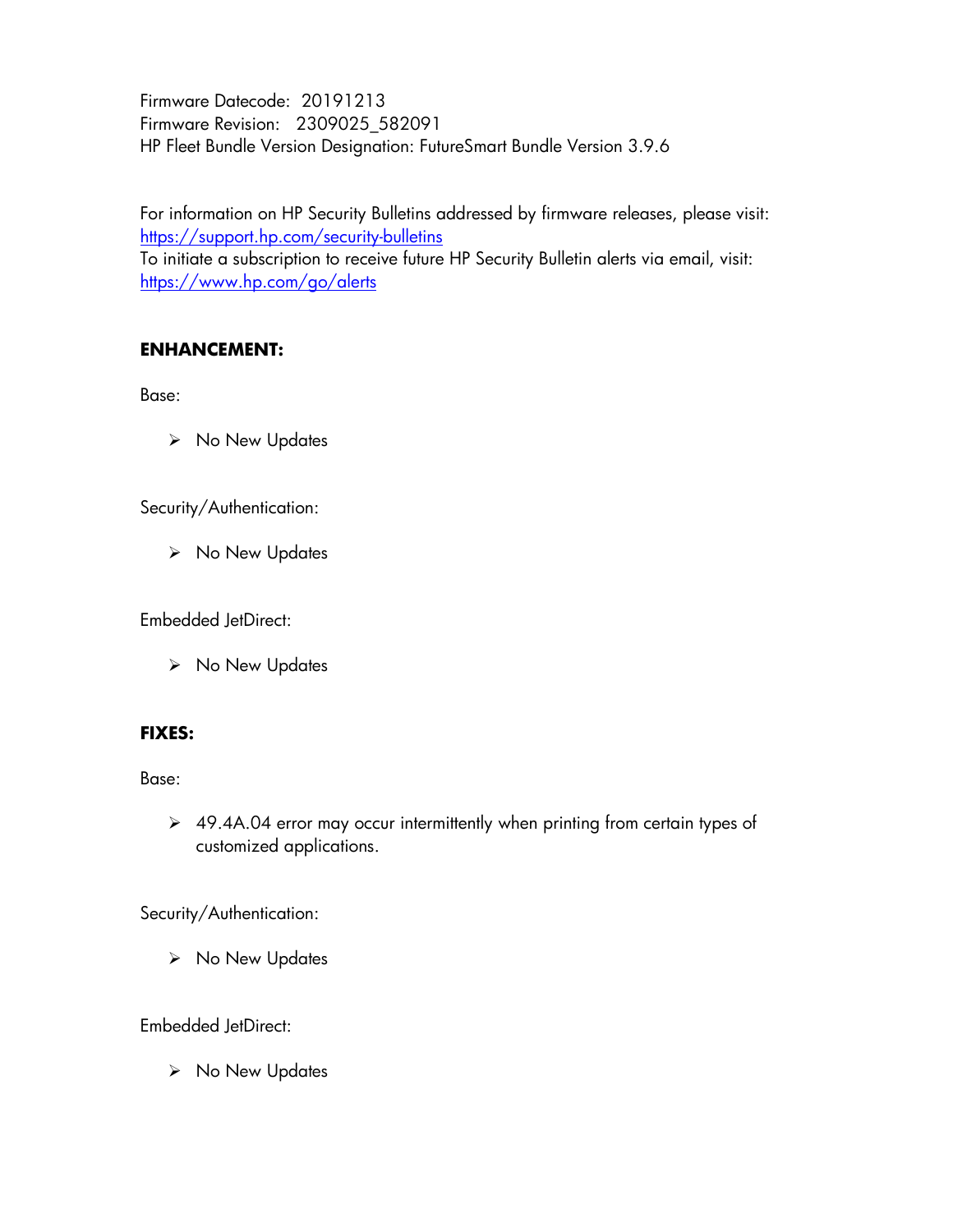Current firmware revisions included in this firmware bundle:

# **DEVICE FIRMWARE REVISION**

| <b>COMPONENT</b>                    | <b>FIRMWARE VERSION</b>            |
|-------------------------------------|------------------------------------|
|                                     | Firmware Datecode: 20191213        |
| HP LaserJet Enterprise M506         | Firmware Revision: 2309025 582091  |
| <b>Embedded JetDirect:</b>          | JSI23900037                        |
| DC Controller:                      | 1.119                              |
| <b>HP Fleet Release Designation</b> | Original Release FutureSmart 3.9.6 |
| MD5 checksum for .bdl file          | 5e6e90fdgd7766fb0e75b5d74c68ebe3   |

# **Enhancements and Fixes provided with this Firmware revision**

The following new functionality or features are provided by this firmware release: Firmware Datecode: 20190711 Firmware Revision: 2309021\_581888 HP Fleet Bundle Version Designation: FutureSmart Bundle Version 3.9.5

### **ENHANCEMENT:**

Base:

➢ No New Updates

Security/Authentication:

➢ Added an updated digital signature verification for aftermarket solution bundles during installation. Currently installed solutions are not affected. Customers and resellers should work with solution providers for an updated signature-compliant version of their software.

Embedded JetDirect:

➢ No New Updates

**FIXES:**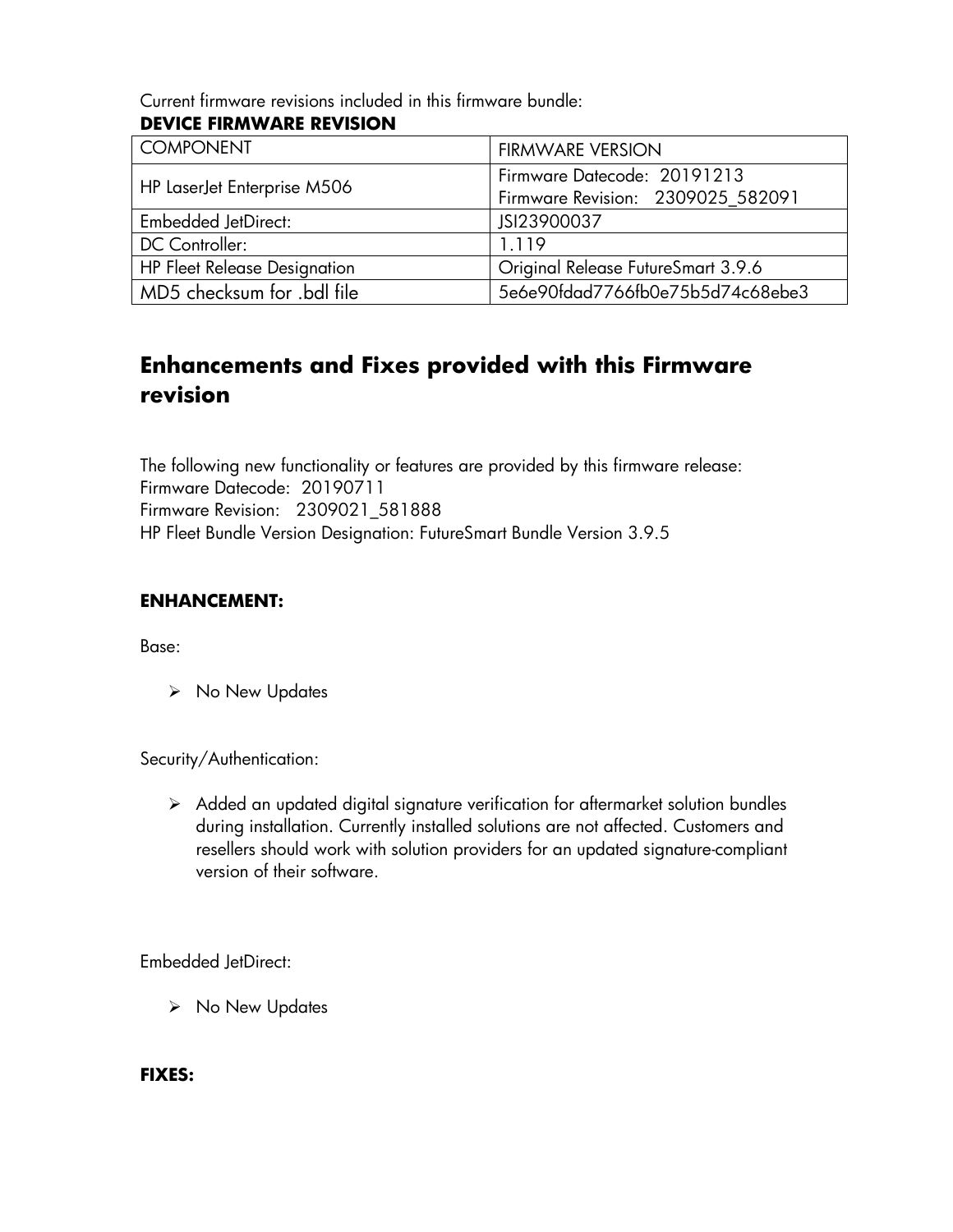Base:

- ➢ Some SmartCard solutions may fail to communicate with the card reader properly causing the authentication dialog window to not appear.
- ➢ The eMMC part may fail prematurely with a 99.39.73 error.
- ➢ The control panel may freeze/lockup when using a spinner list on the 4-line display models.

Security/Authentication:

➢ CVE-2019-6334 - Solution application signature checking may allow potential execution of arbitrary code.

Embedded JetDirect:

➢ No New Updates

Current firmware revisions included in this firmware bundle:

### **DEVICE FIRMWARE REVISION**

| <b>COMPONENT</b>                    | <b>FIRMWARE VERSION</b>            |
|-------------------------------------|------------------------------------|
|                                     | Firmware Datecode: 20190711        |
| HP LaserJet Enterprise M506         | Firmware Revision: 2309021 581888  |
| <b>Embedded JetDirect:</b>          | JSI23900036                        |
| <b>DC</b> Controller:               | 1.119                              |
| <b>HP Fleet Release Designation</b> | Original Release FutureSmart 3.9.5 |
| MD5 checksum for .bdl file          | 47d145a9013005d3f57a4c618849d4d6   |

# **Enhancements and Fixes provided with this Firmware revision**

The following new functionality or features are provided by this firmware release: Firmware Datecode: 20190118 Firmware Revision: 2309010\_581411 HP Fleet Bundle Version Designation: FutureSmart Bundle Version 3.9.4

# **ENHANCEMENT:**

Base: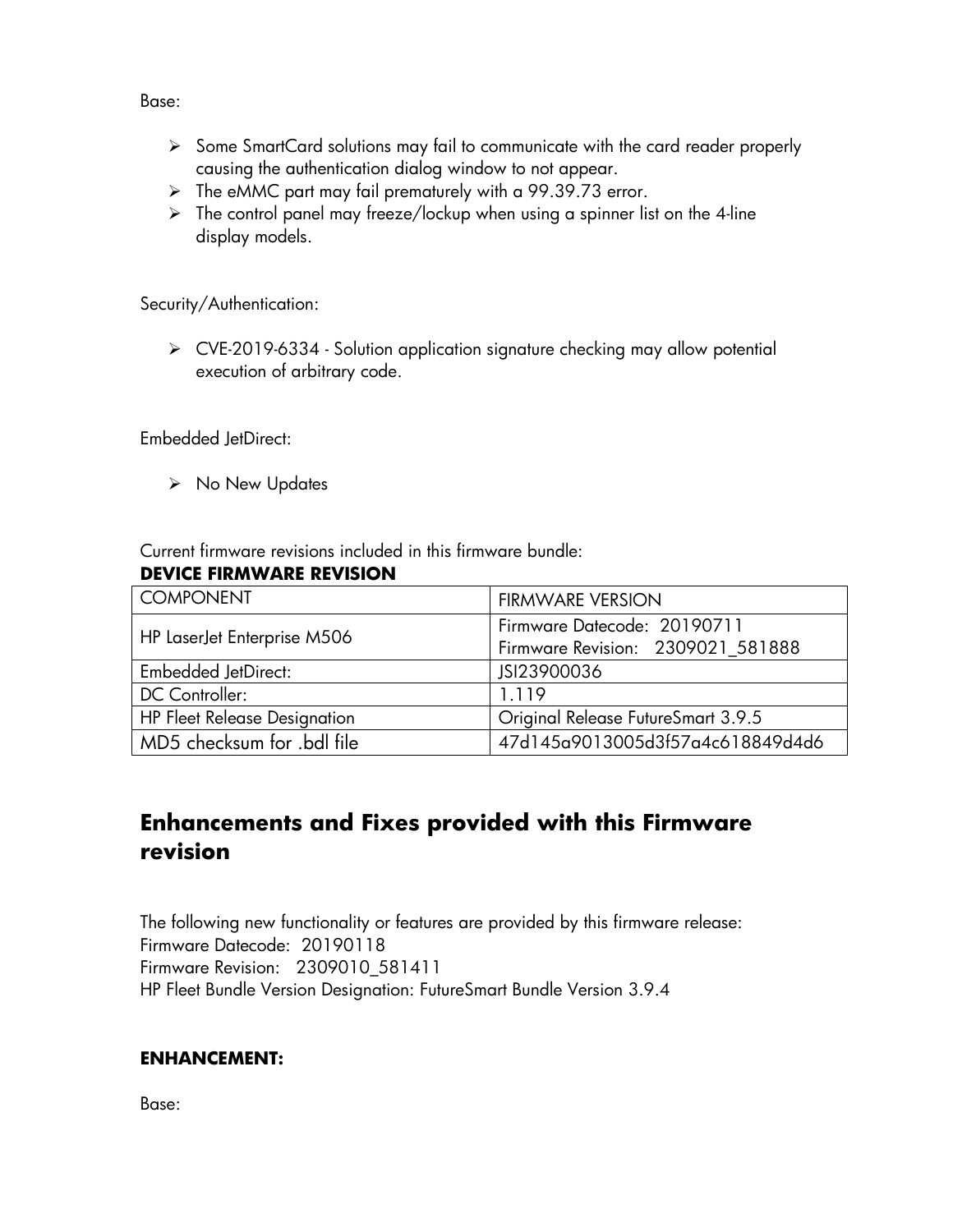➢ No New Updates

Security/Authentication:

➢ New security check will prevent installation of non-compliant aftermarket solution bundles. Currently installed solutions are unaffected. Please work with solution providers for an updated signature-compliant version of their software.

Embedded JetDirect:

➢ No New Updates

### **FIXES:**

Base:

➢ No New Updates

Security/Authentication:

➢ No New Updates

Embedded JetDirect:

➢ TLS 1.0 and Multicast IPV4 settings do not get backed up and restored properly.

Current firmware revisions included in this firmware bundle:

| <b>DEVICE FIRMWARE REVISION</b> |  |
|---------------------------------|--|
|                                 |  |

| <b>COMPONENT</b>                    | <b>FIRMWARE VERSION</b>            |
|-------------------------------------|------------------------------------|
|                                     | Firmware Datecode: 20190118        |
| HP LaserJet Enterprise M506         | Firmware Revision: 2309010_581411  |
| <b>Embedded JetDirect:</b>          | JSI23900036                        |
| DC Controller:                      | 1.119                              |
| <b>HP Fleet Release Designation</b> | Original Release FutureSmart 3.9.4 |
| MD5 checksum for .bdl file          | 9b00c8e89134b73e126568blea999453   |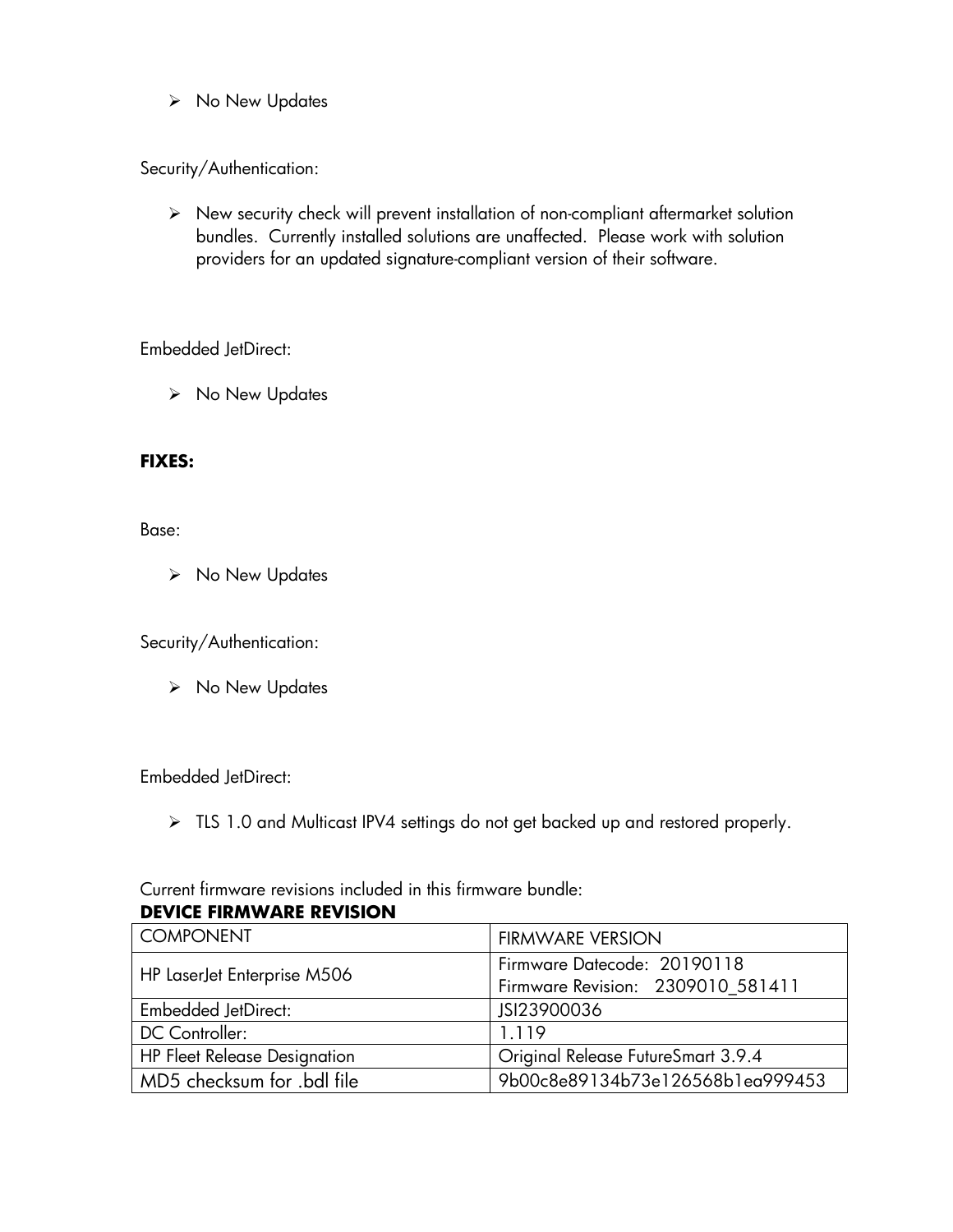# **Enhancements and Fixes provided with this Firmware revision**

The following new functionality or features are provided by this firmware release: Firmware Datecode: 20180605 Firmware Revision: 2308974\_579764 HP Fleet Bundle Version Designation: FutureSmart Bundle Version 3.9.2

### **ENHANCEMENT:**

Base:

➢ No New Updates

Security/Authentication:

➢ Added a feature to prevent Cross-site Request Forgery (CSRF) exploits. This guards against a malicious exploit where unauthorized commands are sent to the EWS using the logged-on administrator credentials.

Embedded JetDirect:

➢ No New Updates

### **FIXES:**

Base:

➢ Under certain conditions 49.38.07 error is seen after receiving a fax job.

Security/Authentication:

- ➢ CVE-2018-5923: Insecure Solution DLL Signature Validation.
- ➢ CVE-2015-9251: jQuery before version 1.12.0 and 3.0.0 may be vulnerable to Cross-site Scripting (XSS) attacks.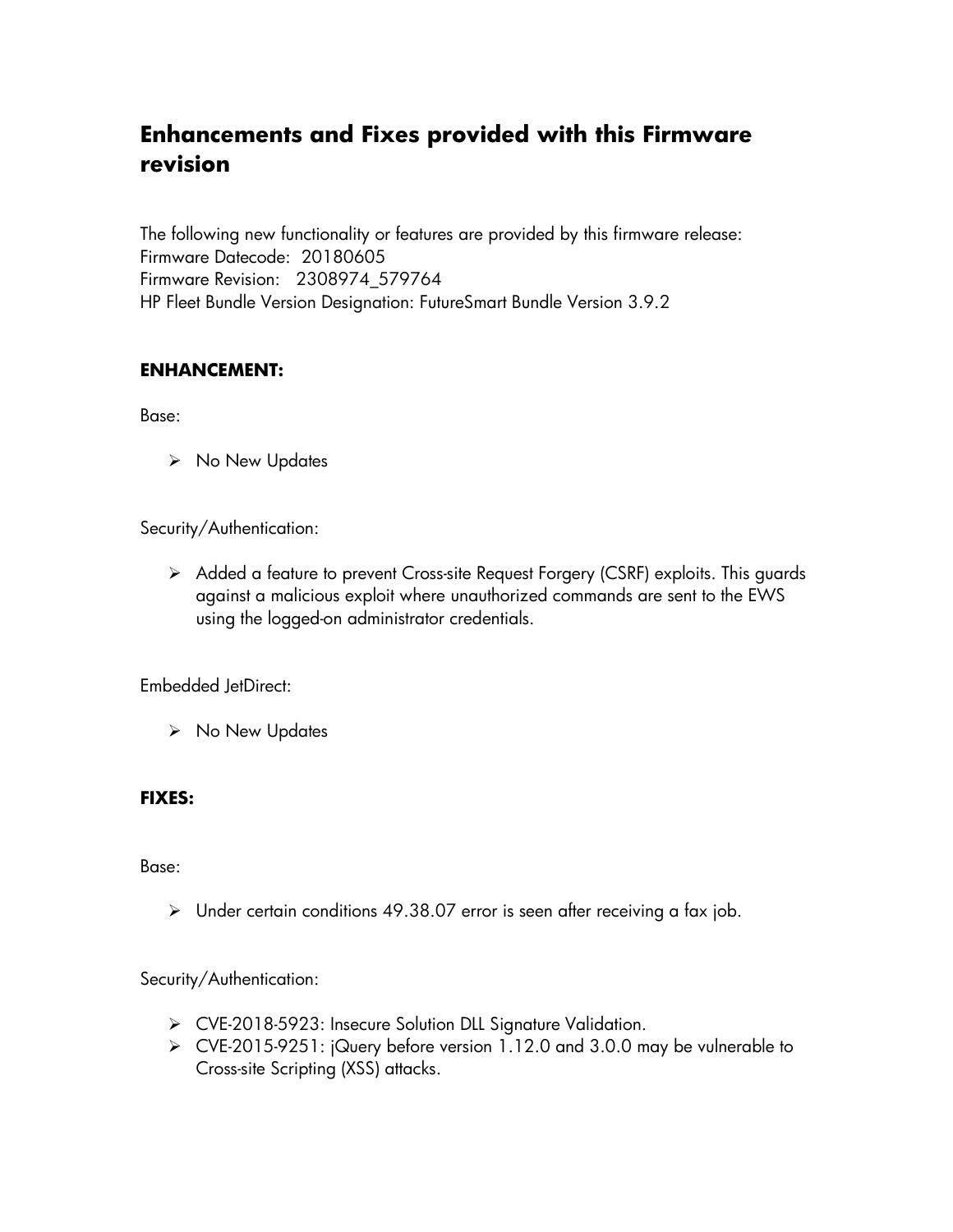Embedded JetDirect:

- ➢ Cisco "ARP Proxy" feature is causing devices to decline the DHCP offer.
- ➢ Syslog Priority setting is not filtering properly.
- ➢ Device loses network connection after re-negotiating the link speed.

Current firmware revisions included in this firmware bundle: **DEVICE FIRMWARE REVISION**

| <b>COMPONENT</b>                    | <b>FIRMWARE VERSION</b>            |
|-------------------------------------|------------------------------------|
|                                     | Firmware Datecode: 20180605        |
| HP LaserJet Enterprise M506         | Firmware Revision: 2308974_579764  |
| <b>Embedded JetDirect:</b>          | JSI23900018                        |
| DC Controller:                      | 1.119                              |
| <b>HP Fleet Release Designation</b> | Original Release FutureSmart 3.9.2 |
| MD5 checksum for .bdl file          | eadbf6cc8c74f0e5ac834bc16375154d   |

# **Enhancements and Fixes provided with this Firmware revision**

The following new functionality or features are provided by this firmware release: Firmware Datecode: 20180301 Firmware Revision: 2308955\_579078 HP Fleet Bundle Version Designation: FutureSmart Bundle Version 3.9.1

# **ENHANCEMENT:**

Base:

➢ No New Updates

Security/Authentication:

➢ No New Updates

Embedded JetDirect: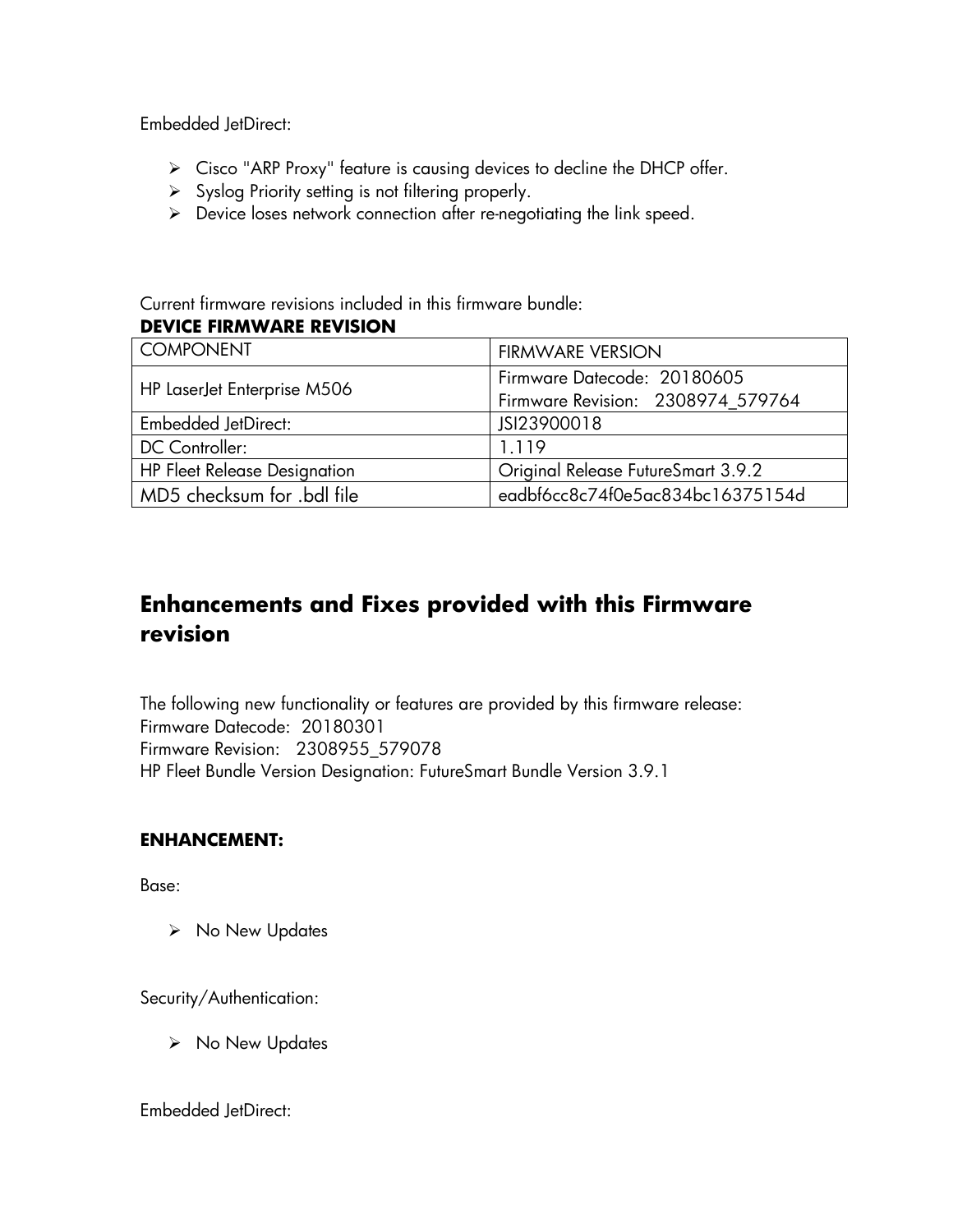➢ No New Updates

### **FIXES:**

Base:

- ➢ When printing from Mac OS High Sierra, error "undefinedresult, OFFENDING COMMAND" is seen.
- ➢ Unable to print certain PDF files from USB.

Security/Authentication:

➢ No New Updates

Embedded JetDirect:

➢ By default, the IPP queue was disabled and it was enabled only for CUPS client. This change includes enabling IPP queue by default, which improves IPP/IPPS performance significantly.

Current firmware revisions included in this firmware bundle:

**DEVICE FIRMWARE REVISION**

| <b>COMPONENT</b>                    | <b>FIRMWARE VERSION</b>            |
|-------------------------------------|------------------------------------|
|                                     | Firmware Datecode: 20180301        |
| HP LaserJet Enterprise M506         | Firmware Revision: 2308955 579078  |
| <b>Embedded JetDirect:</b>          | JSI23900012                        |
| DC Controller:                      | 1.119                              |
| <b>HP Fleet Release Designation</b> | Original Release FutureSmart 3.9.1 |
| MD5 checksum for .bdl file          | 0e643167751e975febdfa2933143f08b   |

# **Enhancements and Fixes provided with this Firmware revision**

The following new functionality or features are provided by this firmware release: Firmware Datecode: 20171213 Firmware Revision: 2308937\_578489 HP Fleet Bundle Version Designation: FutureSmart Bundle Version 3.9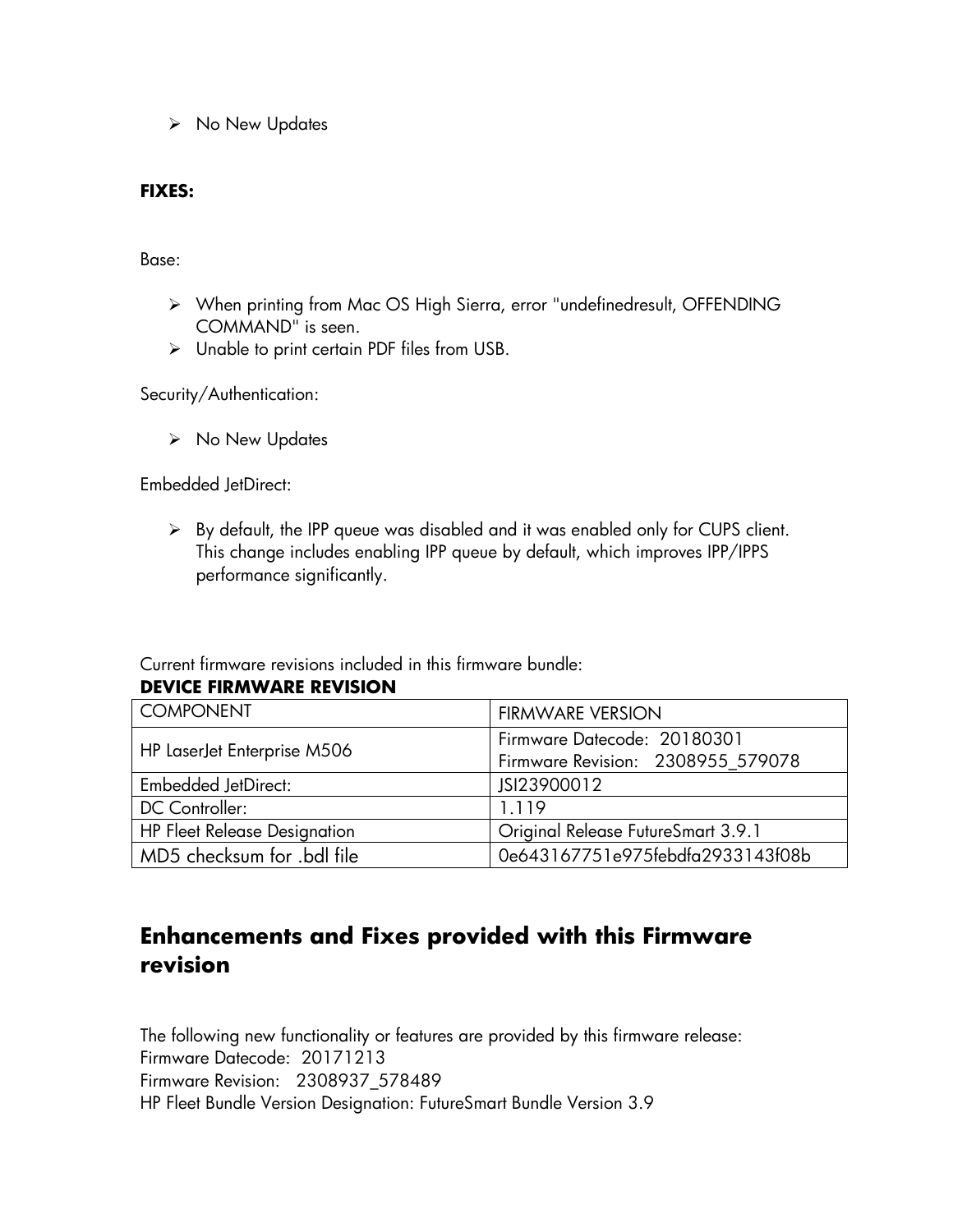# **ENHANCEMENT:**

Base:

- ➢ The Backup and Restore feature has been expanded to include JDI settings. Additionally, this feature has been expanded to allow creating a backup file and restoring that file to another device of the same model and firmware version as the backup file.
- ➢ Added support for "Any Size/Any Type" in cassette trays.
- $\triangleright$  This feature increases the number of allowed PIN users in the device's local address book; from 1000 to 2000.
- ➢ Optimized JPEG decompression library improves performance of print jobs with JPEG compressed images
- $\triangleright$  A new option has been added to delete the temporary jobs after 3 days.
- ➢ Error code "42.B0.01" will not be displayed in the event log for end customers.
- ➢ Added new feature to allow PCL 6 to suppress blank pages. Previously this feature was only available with PCL5, now this functionality is also available with PCL6.
- ➢ Changes in power management to meet new Blue Angel regulations.

Security/Authentication:

- $\triangleright$  Users now have the ability to disable printing from Help.
- $\triangleright$  Added two new features to improve the private and usability of retrieving stored jobs from the "Retrieve from Device Memory" application. Administrators can define what users first see when entering the "Retrieve from Device Memory" application. The default behavior has not changed, but administrators have a new setting in the embedded web server under "Security" [Tab] -> "Protect Stored Data" [Menu] -> "Managed Stored Jobs" [Section] called "Behavior when users are authenticated. If "Assist users to their jobs" is selected, users entering the application will immediately see their jobs provided a folder exists by their username (default behavior in the print driver when sending jobs) but can navigate back to the list of folders with jobs. Administrators will also note a new permission that is not activated by default in the embedded web server under "Security" [Tab] -> "Access Control" [Menu] -> "Sign In and Permission Policies" [Section] -> "Open from Device Memory application" [Control Panel Permission] for "Other Users' Jobs and Folders". If removing the permissions (e.g. for "Guest" and "Device User") a regular user will only be able to see their or guest jobs. If at the folder view they will only be able to see folders with at least one of their own jobs or a guest job within it except for the special folders like "Untitled" & "Stored Faxes". These two features can be used together to optimize the privacy & usability when users retrieve their stored jobs.
- ➢ Allow for nested group behavior on the EWS: Security>Access Control>Windows Setup. Nested AD groups may be configured to inherit parent permissions.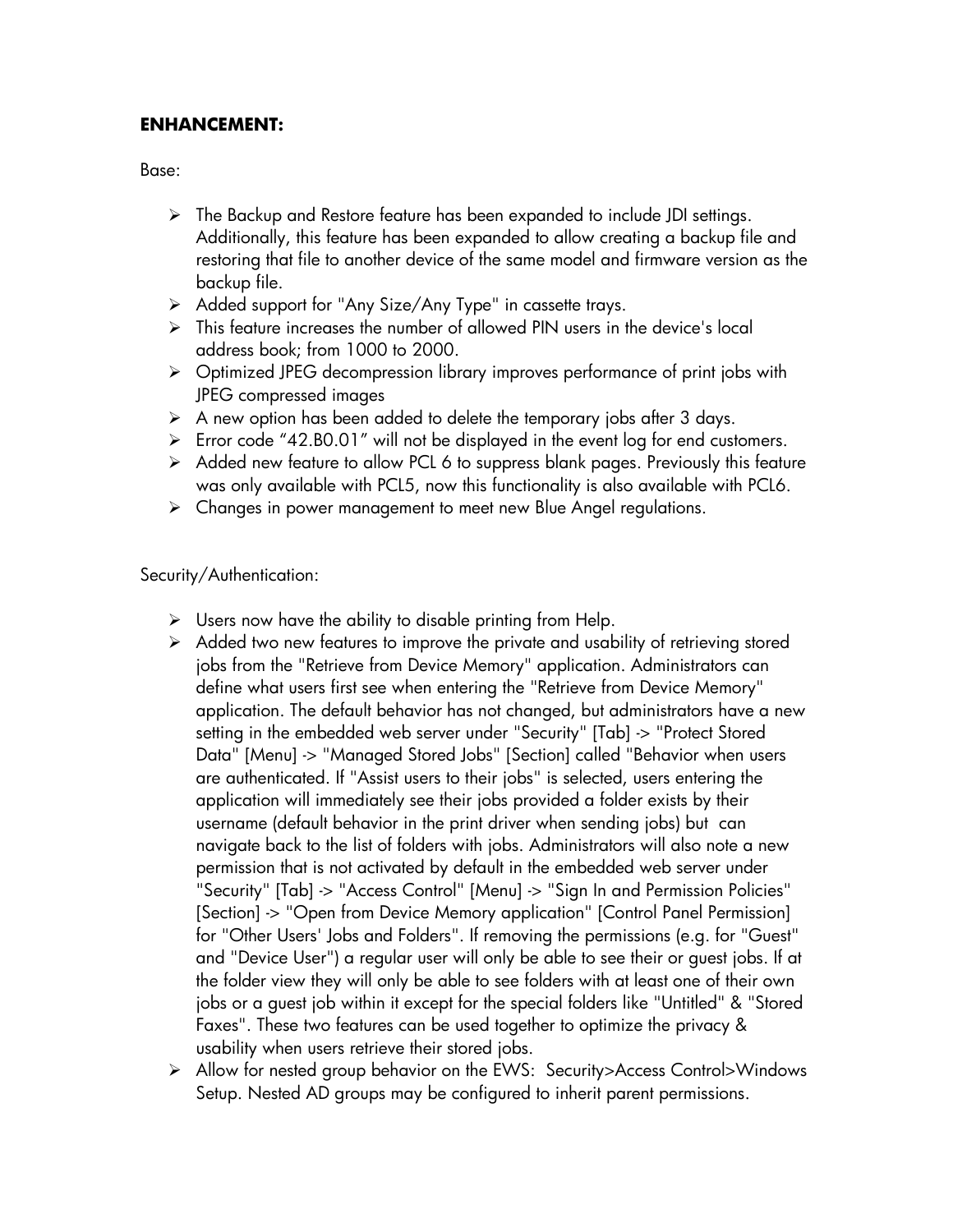- ➢ Allows for authentication at devices using AD credentials instead of local device credentials via Web Jet Admin.
- $\triangleright$  This firmware provides compatible HP and 3rd party solution software the ability to establish HTTPs communications through the Jetdirect networking interface. The protocol and encryption parameters for these solutions are now configured using the Jetdirect networking settings, allowing access to updated Jetdirect protocols and encryption. This option is available to HP and 3rd party solutions using the HttpWebRequest Class connection methods.
- ➢ This firmware addresses the following security issues: CVE-2005-4900– SHA-1 is not collision resistant, allowing for context-dependent spoofing attacks. Cipher suites containing the SHA-1 hashing algorithm can now be disabled by setting Encryption Strength to "High" within the "Mgmt. Protocols" page under the EWS Networking tab. These cipher suites will remain enabled/active if Encryption Strength is set to either "Medium" or "Low". Note: For devices with Encryption Strength set to "High", after installing this firmware the Encryption Strength setting will be changed to "Medium" to allow continued access to SHA-1 cipher suites.

Embedded JetDirect:

➢ No New Updates

# **FIXES:**

Base:

- ➢ You may see a 49.00.FF error while performing a Direct TIFF print job.
- $\triangleright$  Setting Legacy resolution to 300 x 300 would not be retained after a power cycle.
- ➢ Print job size of 400mb or more not getting stored on the device disk memory.
- ➢ Disk resident fonts are not persistent after a power cycle.
- ➢ Paper type is displayed incorrectly on control panel when using Chinese.
- ➢ Wrong translation of control panel buttons in Czech.
- ➢ Certain PDFs were not printed correctly, text on PDF was getting printed as blocks.
- ➢ Improved Barcode scanning.
- ➢ Improvement in print performance of certain PDF files.
- ➢ You may see an Access Denied warning when trying to accesses the EWS even prior to entering in a Password.
- ➢ Under certain circumstances an SNMP GET request might receive a slow response which exceeds all client retries and timeouts. Sometimes the printer would never respond. This fix ensures that these circumstances do not prevent timely SNMP responses.
- $\triangleright$  Intermixing of pages is seen when printing mopy jobs.
- ➢ Embedded EPrint setting intermittently shows state as "Not Supported" instead of "Enabled/Disabled" via WJA.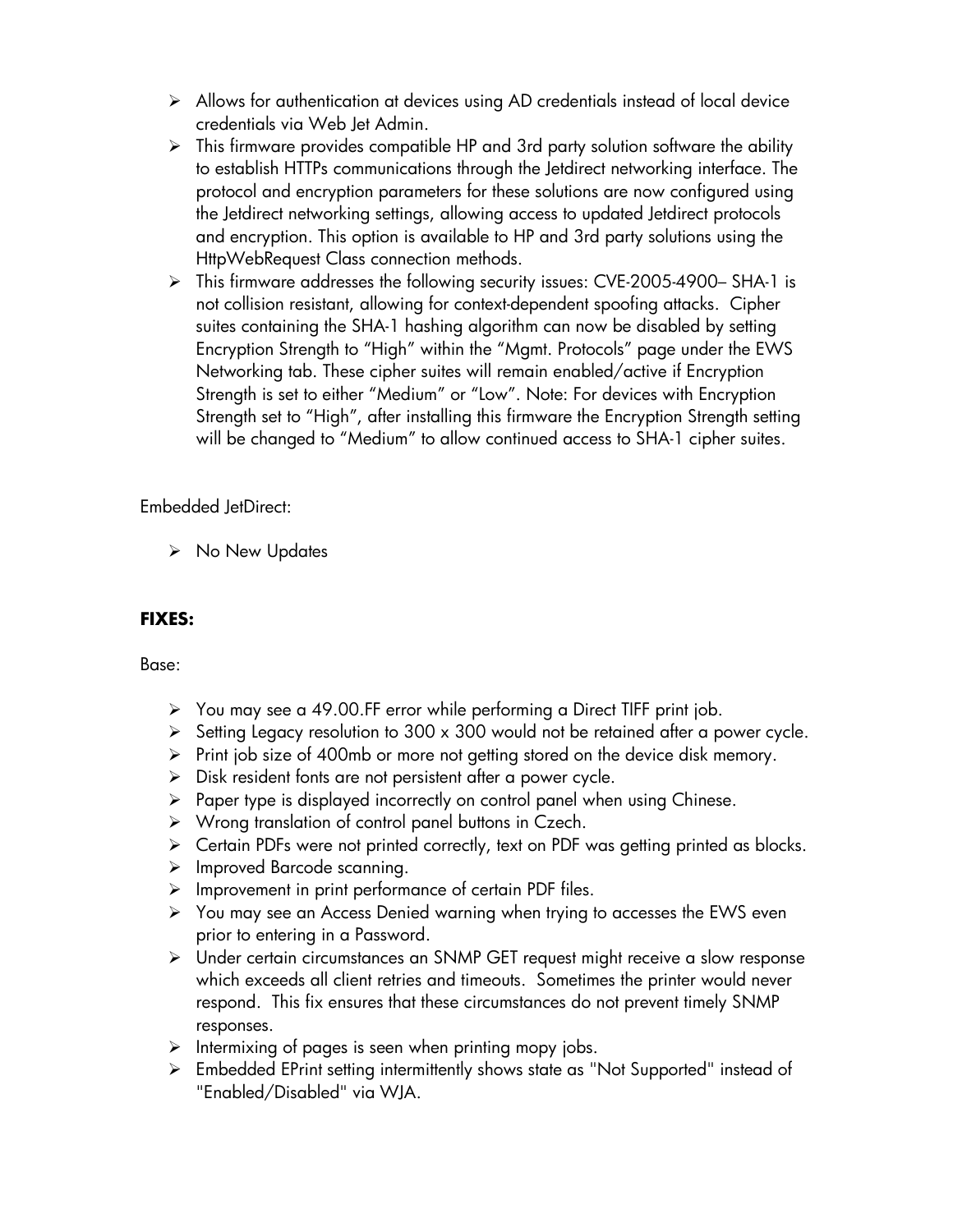- ➢ Using the Pages per Sheet N-Up printing feature provided with any version of the UPD PCL6 driver will give incorrect printed output.
- $\triangleright$  You may see improvements printing certain fonts.
- ➢ 49.38.07 error is seen when printing certain jobs with "reverse page order" setting enabled on a device without finisher.
- $\triangleright$  PS Error seen when printing certain documents greater than 40 pages.
- ➢ Added a Web Service object for the "Security" -> "Web Scan Auto Capture Jobs: Enable Remote User Auto Capture" feature which will allow Web Jet Admin to fleet manage this setting with XTP Tickets where reservation less scanning for Network TWAIN is required.
- ➢ 49.4A.04 is seen when printing certain PDF files containing excessive numbers of XObjects on one or more pages
- ➢ Error 49.4A.04 is seen when reprinting certain jobs from Corel Draw.
- ➢ The PCL commands to call barcode fonts does not work when using asterisks
- ➢ 49.38.07 error is seen when printing certain PDF jobs in duplex.
- ➢ Color mismatch while printing certain PDF documents and selecting the CMYK profile in driver.
- ➢ Device stops responding to SNMP requests when we go to Device tab in WJA.
- ➢ USB volume name is not getting displayed correctly in Korean and other 2 byte languages.
- ➢ Missing graphics on pages when printing certain PCL5 jobs.
- ➢ Improvements in small job print performance.
- ➢ Display brightness value is getting reset to default on a power cycle.

Security/Authentication:

- ➢ Resolved issue where aftermarket authentication agents utilizing the OXPd protocol could inadvertently remove guest permissions to tabs (e.g. the Information tab) on the EWS page.
- $\triangleright$  This firmware addresses the following security issue: CVE-2016-2183 3DES TLS/SSL Birthday Attacks on 64-bit Block Ciphers (SWEET32) Vulnerability.
- ➢ Re-added web services (removed in FS 3.8) to allow HP Jet Advantage Security Manager to manage the state of the Information tab in the embedded web server.
- ➢ Resolved redundant authentication prompts when accessing certain types of logs.
- ➢ This firmware addresses the following security issue: CVE-2017-2750 Insecure Solution DLL Signature Validation.
- ➢ Added support for G&D FIPS-201 SIPR smartcards that are provisioned without encipherment certificates.
- ➢ When logging into the Embedded Web Server using Windows authentication, you may not be able to see all the tabs or options that you have been granted access to.
- ➢ This firmware addresses the following security issues: CVE-2017-13077: Reinstallation of the pairwise encryption key (PTK-TK) in the 4-way handshake. CVE-2017-13078: Reinstallation of the group key (GTK) in the 4-way handshake. CVE-2017-13079: Reinstallation of the integrity group key (IGTK) in the 4-way handshake. CVE-2017-13080: Reinstallation of the group key (GTK) in the group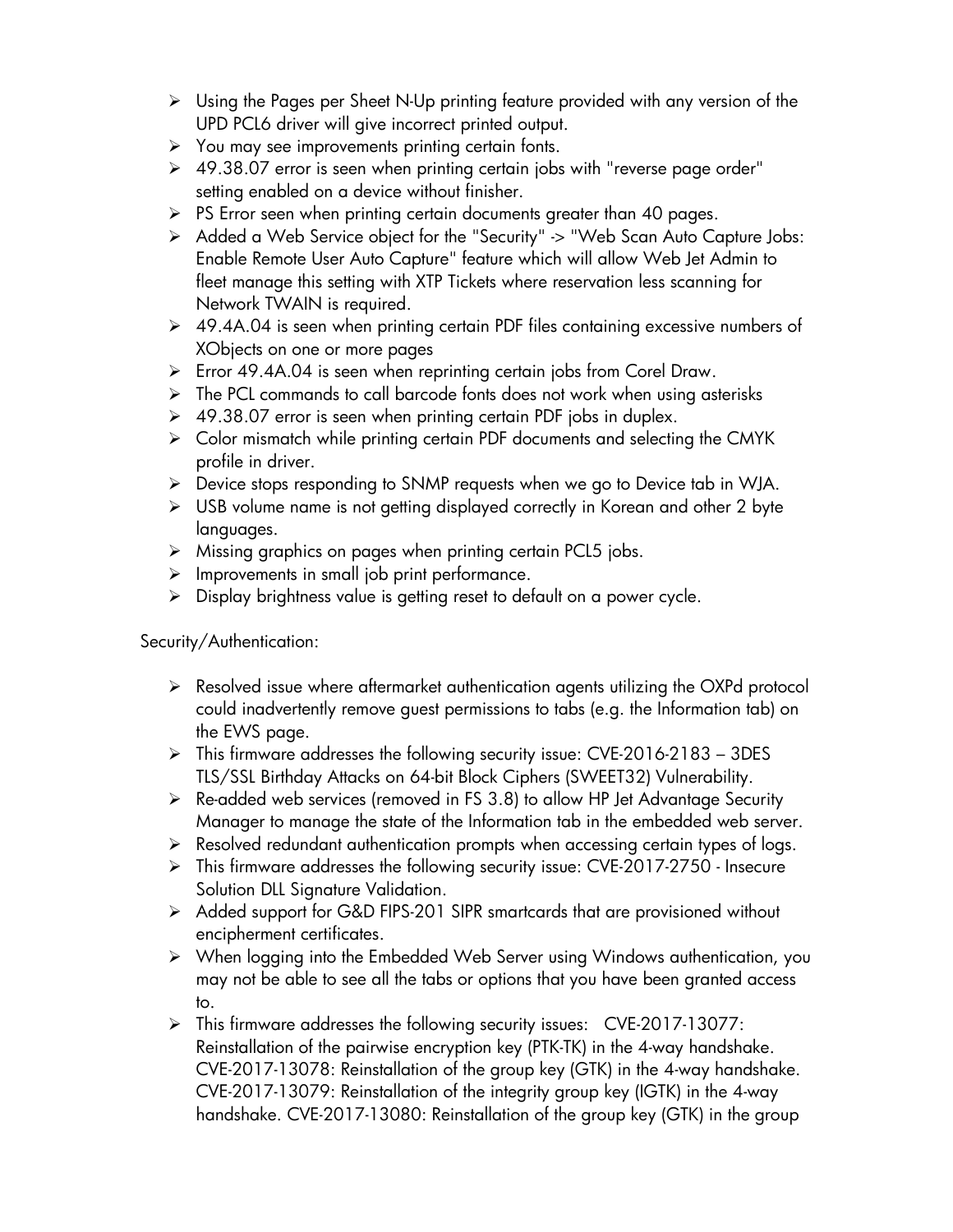key handshake. CVE-2017-13081: Reinstallation of the integrity group key (IGTK) in the group key handshake.

➢ This firmware disables the "TFTP Configuration File" setting to prevent unauthorized device resets.

Embedded JetDirect:

- ➢ Fixed "IP Address/Subnet is out of range. Check the field. IP=x.x.x.x Mask=x.x.x.x" error given when an IP address was entered with zero for the host number in the Access Control List.
- ➢ The Certificate Signing Request generated by the printer included three OU fields (one specified by the user when filling in the EWS form and two additional OU fields added automatically). Some Certificate Authorities accept only one OU field so the user entered field was retained and the two internally generated OU fields were removed).
- ➢ Buffers expanded to hold large DNS responses (70+ records). Previously only about 7 or 8 records were accepted.
- $\triangleright$  Trying to connect via the FTP may fail with certain applications.
- ➢ Fixed an issue where Windows Authentication would hang the printer.
- ➢ Product was generating Certificate Signing Requests with version number other than zero. RFC 2986 requires a version number of zero.
- ➢ Product was generating Certificate Signing Requests with version number other than zero. RFC 2986 requires a version number of zero.
- ➢ Printer crashes with 81.09.00 Embedded Jetdirect Error message when user sets Admin password from Telnet.
- ➢ Under certain circumstances during initial power-on, the DCHP Discover message is sent without a hostname (option 81). This fix ensures that option 81 is always present when applicable.
- ➢ The password input for "Import Certificate and Private Key" has been expanded beyond 16 characters.
- ➢ Default name when saving a CSR (Certificate Signing Request) is no longer "certificate.cer".
- $\triangleright$  Under certain ciccumstances the certificate validity check performed during the IKE portion of IPsec was done with the local printer time and not UTC time.
- ➢ If a Jetdirect 2900w in installed and two different wired networks are connected to the printer (one on the JD 2900w and one on the Jetdirect Inside connection), then it was possible (under certain circumstances) for the entire printer to become unresponsive.
- $\triangleright$  This fix prevents the printer from resetting the connection during an intervention event (paper out, paper jam, etc.) when printing using the LPD protocol. Previously, the connection would be reset after the TCP Idle Timeout had expired. Now it will wait indefinitely.
- ➢ The firmware had trouble parsing a long list of "additional records" in a DNS SRV response packet. This fix prevents the problems which were causing the device to crash with a 49.38.07 error code.
- ➢ Do not respond to pings during the DHCP process (after DHCP Discover).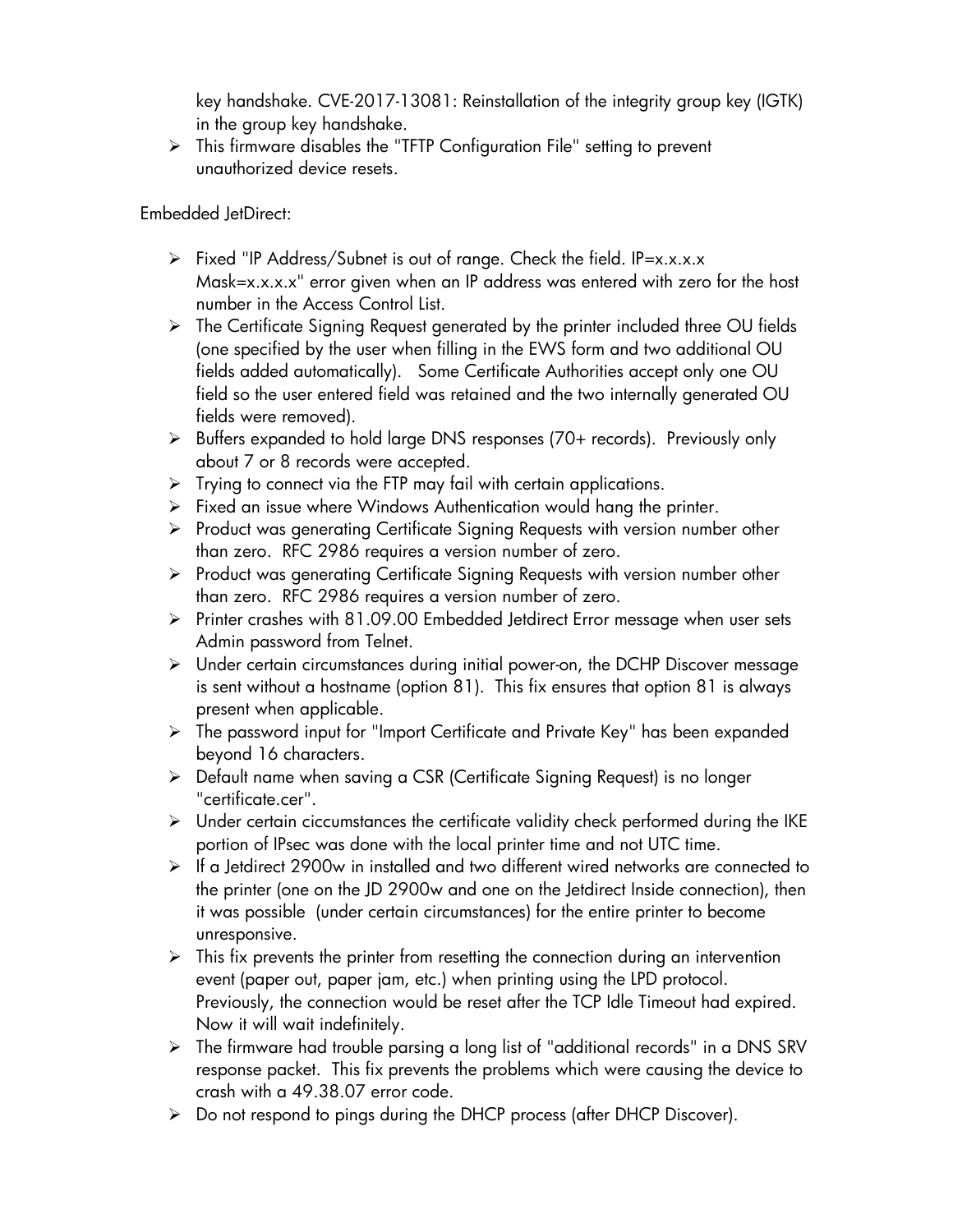- ➢ Retry 802.1x EAP Start process if unsolicited Request Identity is received after connecting to unsecured network.
- ➢ IPP attribute "printer state" is not returning the correct state when printing a port 9100 job.
- ➢ Updates to HTTPS communications for embedded aftermarket solutions.
- ➢ Some SSL requests from embedded solutions would fail due to corruption of the destination URL.
- ➢ Printer is showing offline after registering to Google Cloud Print.

Current firmware revisions included in this firmware bundle:

# **DEVICE FIRMWARE REVISION**

| <b>COMPONENT</b>                    | <b>FIRMWARE VERSION</b>           |
|-------------------------------------|-----------------------------------|
|                                     | Firmware Datecode: 20171213       |
| HP LaserJet Enterprise M506         | Firmware Revision: 2308937 578489 |
| <b>Embedded JetDirect:</b>          | JSI23900010                       |
| <b>DC</b> Controller:               | 1.119                             |
| <b>HP Fleet Release Designation</b> | Original Release FutureSmart 3.9  |
| MD5 checksum for .bdl file          | 4bab5b5dce6466437ecddca1144f8b61  |

# **Enhancements and Fixes provided with this Firmware revision**

The following new functionality or features are provided by this firmware release: Firmware Datecode: 20170922 Firmware Revision: 2308216\_001065 HP Fleet Bundle Version Designation: FutureSmart Bundle Version 3.8.0.3

### **ENHANCEMENT:**

Base:

Security/Authentication:

➢ No New Updates

Embedded JetDirect: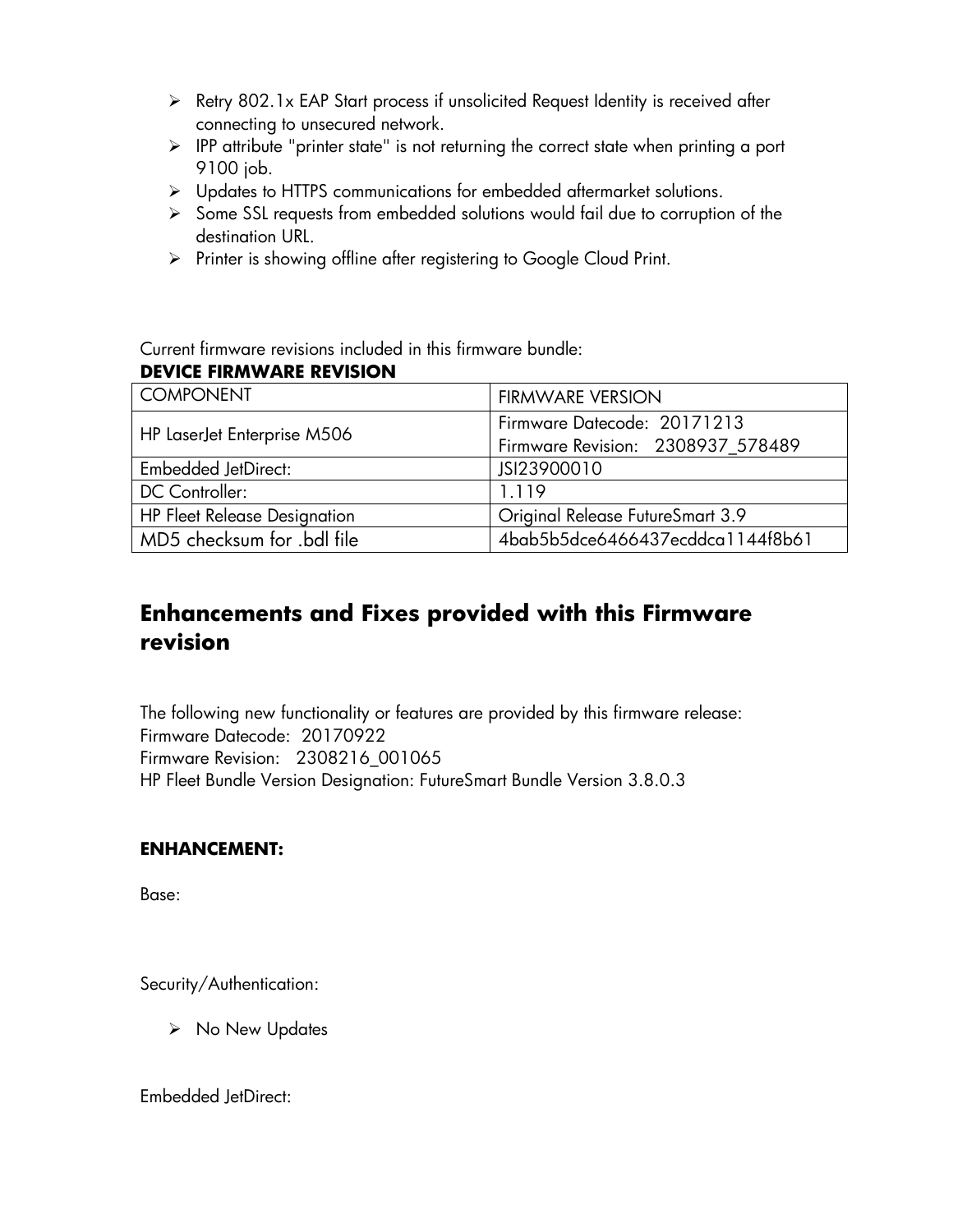➢ No New Updates

### **FIXES:**

Base:

➢ No New Updates

➢

Security/Authentication:

- ➢ This firmware addresses the following security issues: CVE-2017-11103 Heimdal before 7.4 allows remote attackers to impersonate services with Orpheus' Lyre attacks.
- ➢ This firmware addresses the following security issues: CVE-2017-9765 Integer overflow in SOAP (Simple Object Access Protocol) function allows execution of arbitrary code or Denial of Service, aka Devil's Ivy attack.

Embedded JetDirect:

➢ No New Updates

Current firmware revisions included in this firmware bundle:

# **DEVICE FIRMWARE REVISION**

| <b>COMPONENT</b>                    | <b>FIRMWARE VERSION</b>              |
|-------------------------------------|--------------------------------------|
| HP LaserJet Enterprise M506         | Firmware Datecode: 20170922          |
|                                     | Firmware Revision: 2308216_001065    |
| <b>Embedded JetDirect:</b>          | JSI23e80165                          |
| DC Controller:                      | 1.119                                |
| <b>HP Fleet Release Designation</b> | Original Release FutureSmart 3.8.0.3 |

# **Enhancements and Fixes provided with this Firmware revision**

The following new functionality or features are provided by this firmware release: Firmware Datecode: 20170602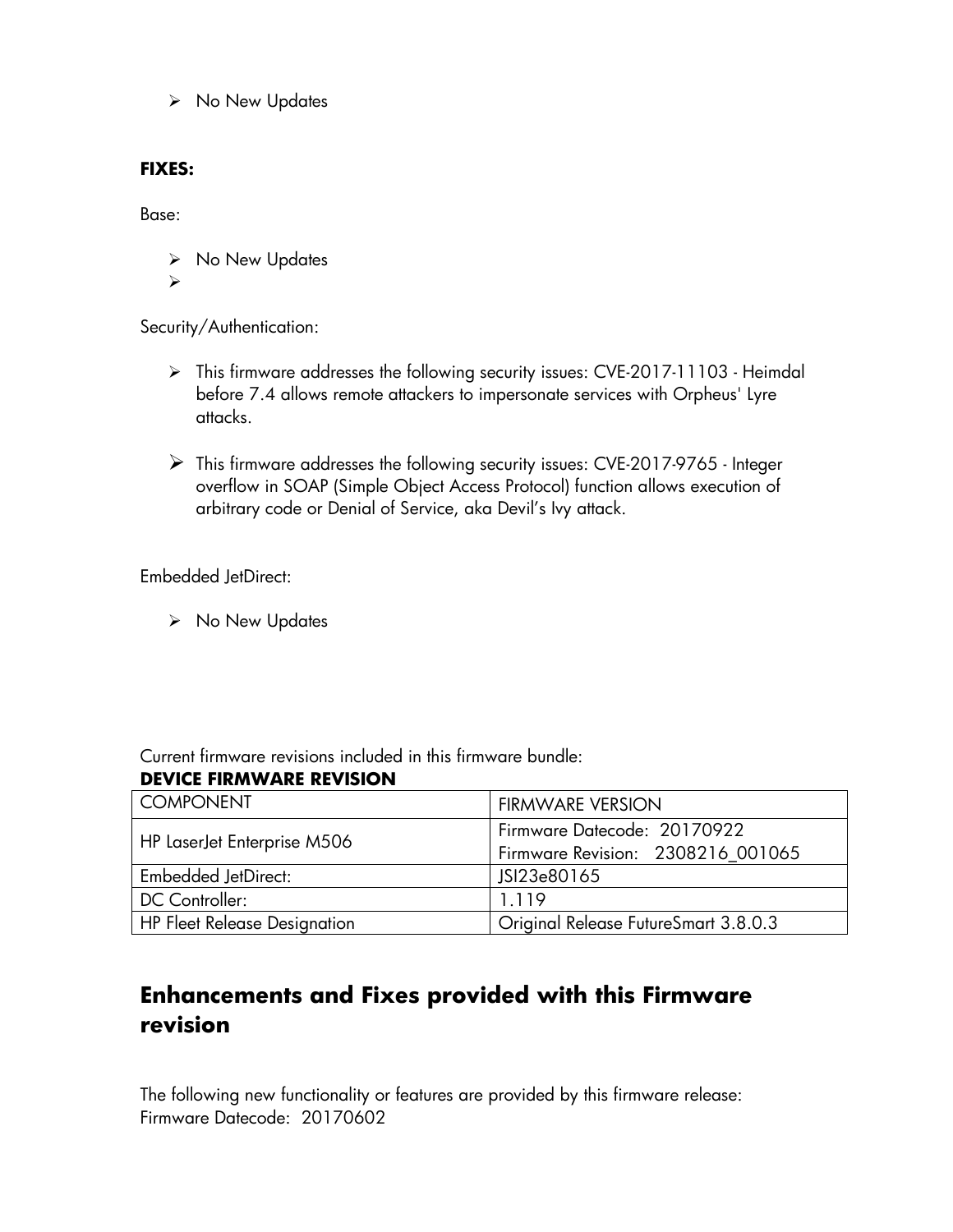Firmware Revision: 2308214\_000911 HP Fleet Bundle Version Designation: FutureSmart Bundle Version 3.8.0.2

### **ENHANCEMENT:**

Base:

Security/Authentication:

➢ No New Updates

Embedded JetDirect:

➢ No New Updates

### **FIXES:**

Base:

➢ No New Updates

### Security/Authentication:

➢ This firmware addresses the following security issue: CVE-2017-2743 - Cross Site Scripting (XSS) Vulnerability.

Embedded JetDirect:

➢ No New Updates

Current firmware revisions included in this firmware bundle:

### **DEVICE FIRMWARE REVISION**

| I COMPONENT                 | <b>FIRMWARE VERSION</b>                                            |
|-----------------------------|--------------------------------------------------------------------|
| HP LaserJet Enterprise M506 | l Firmware Datecode: 20170602<br>Firmware Revision: 2308214 000911 |
|                             |                                                                    |
| Embedded JetDirect:         | JSI23e80161                                                        |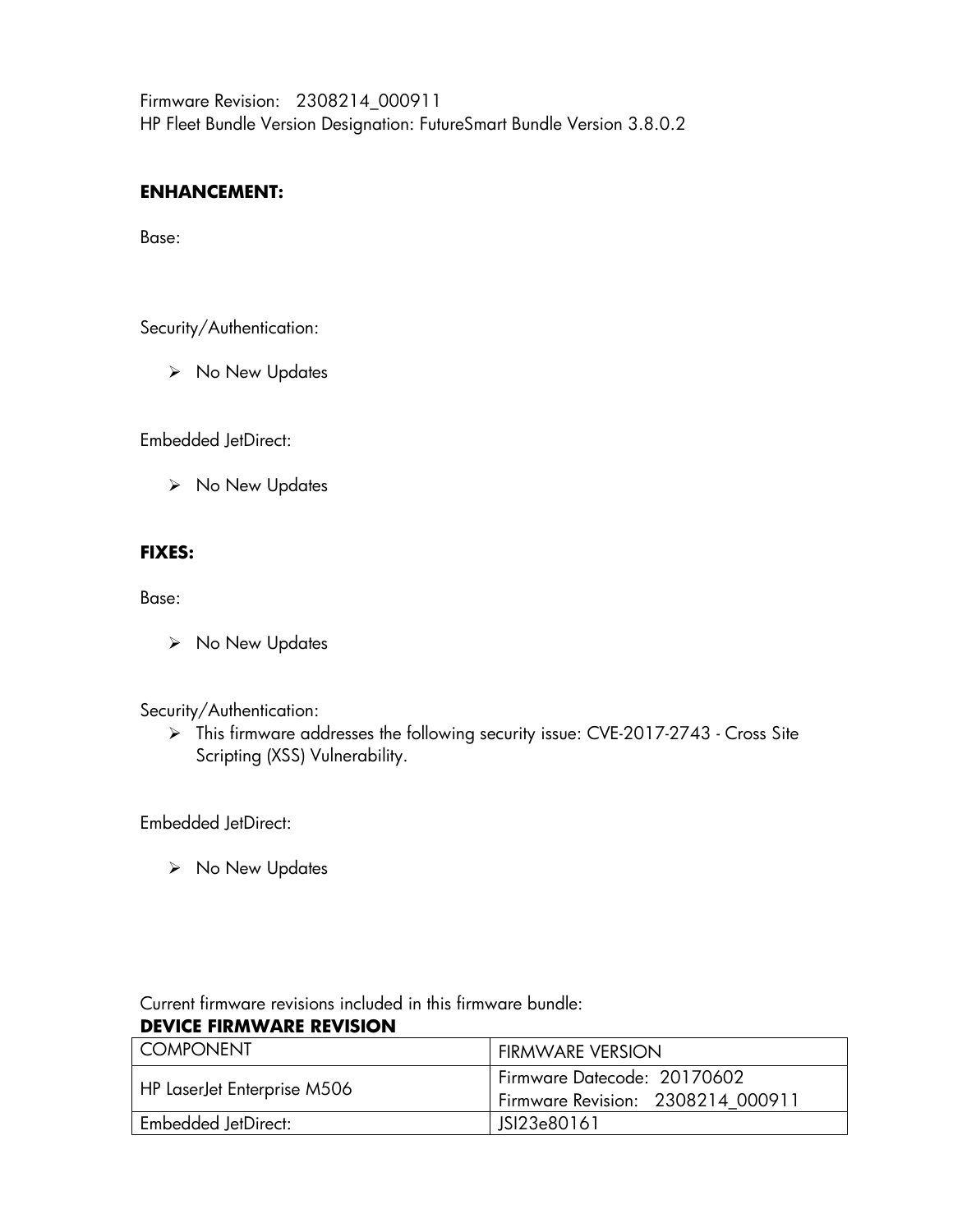| DC Controller:                      |                                      |
|-------------------------------------|--------------------------------------|
| <b>HP Fleet Release Designation</b> | Original Release FutureSmart 3.8.0.2 |

# **Enhancements and Fixes provided with this Firmware revision**

The following new functionality or features are provided by this firmware release: Firmware Datecode: 20160820 Firmware Revision: 2308209\_000567 HP Fleet Bundle Version Designation: FutureSmart Bundle Version 3.8

### **ENHANCEMENT:**

Base:

- ➢ Introduced a secure pull print job purge feature where when using a pull print solution and there is a condition on the device that requires user intervention, a job purge mode will be tied to the inactivity timeout. Job purge is limited to up to 3 jobs in the current print queue. To enable, select "Cancel Print Jobs after Unattended Error" in the devices EWS Security - General tab.
- ➢ Upgraded the font library to UFST 7.3.1. The focus areas are Error handling for TrueType fonts and OpenType CFF fonts.
- ➢ Mediatype "HP EcoSMARTLite" has been renamed to "HP EcoFFICIENT".
- ➢ Role-Based Access to EWS provides ability to limit access to EWS items via defined roles. Note: If configured using 3.7.4, feature changes in next fleet release may cause some access controls to be lost. See white paper for details.
- ➢ Added functionality to allow users to cancel A3 jobs on A4 printers, mainly targeted for Pull printing customers.
- $\triangleright$  Added a new menu item to turn On/Off control panel sound with 4.3 inch displays on single function products.

Security/Authentication:

➢ No New Updates

Embedded JetDirect:

➢ No New Updates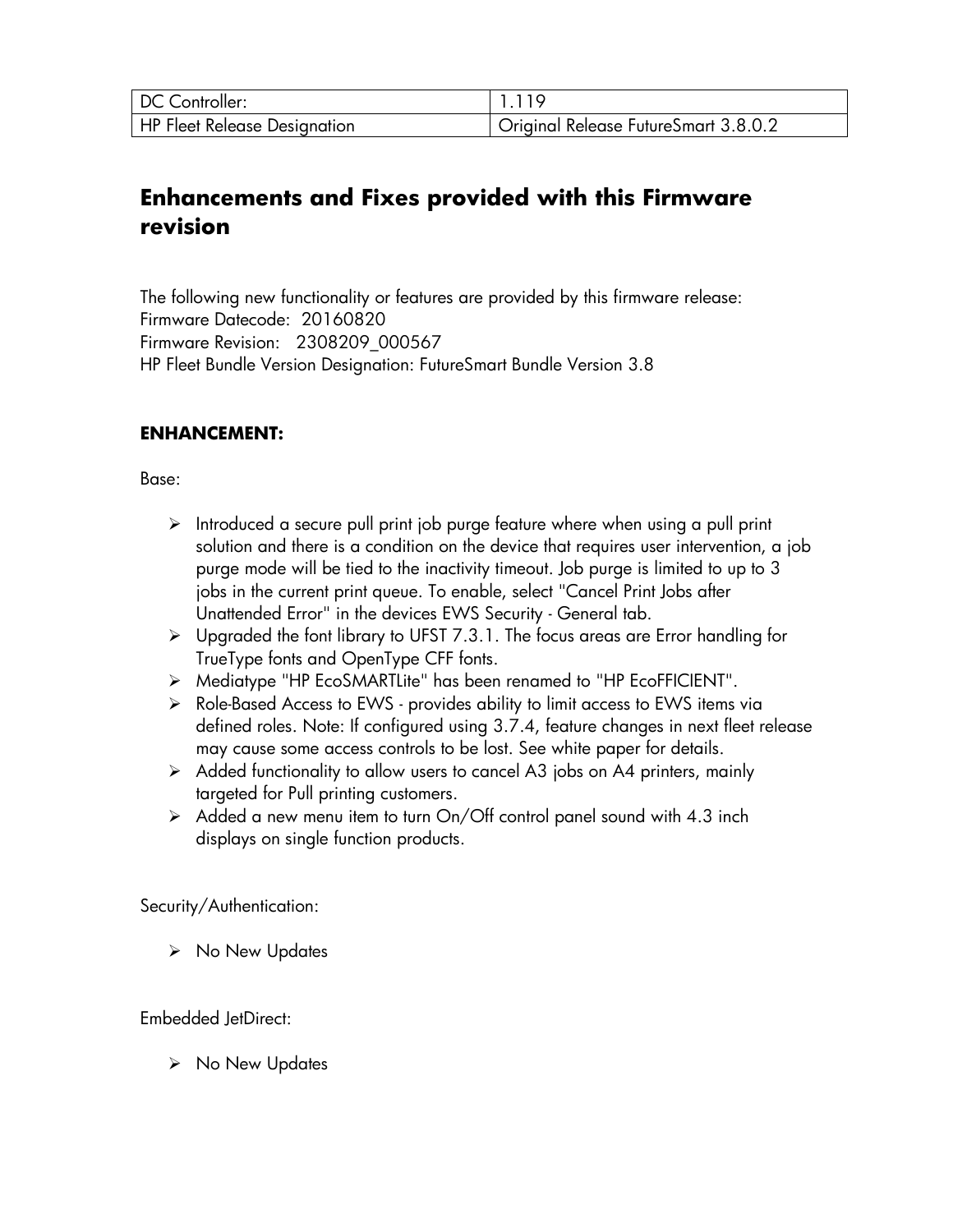# **FIXES:**

Base:

- $\triangleright$  Slow printing of specific PDF files.
- ➢ You may see devices intermittently stop responding in complex print environments
- $\triangleright$  A display variable was not working correctly on 4-line display devices that was impacting partner solutions.
- ➢ Improvement in print performance of certain PDF files.
- ➢ Resolves an issue where HP device with PaperCut solutions may result in users being unable to Authenticate or Pull Print. Within the PaperCut Administration Console the HP device is unable to be configured or the embedded device status reports the following error "Error: The server sent HTTP status code 400: BadRequest".
- ➢ EPrint error "Could not Communicate with HPConnected.com. Some internal error happened, try again." is seen after upgrading firmware to FS 3.5.1 or later versions.
- ➢ A 49.38.07 error may be seen when printing PDF files using LPR.
- $\triangleright$  Improvement in print performance while printing certain PDFs using PS driver.
- ➢ PCLXL error is seen while printing PDFs with watermark.
- ➢ When PJL JOB START specifies a specific page to begin printing on (e.g. PAGE 20), the device correctly begins printing on the specified page. However, unsolicited PJL USTATUS PAGE responses would begin counting from Page 1 (Page 2 when printing duplex) instead of the specified JOB START page (e.g. PAGE 20). This has been corrected so PJL USTATUS returns PAGE counts beginning at the specific START PAGE.
- ➢ An indication that direct TIff printing was supported with the Retrieve from USB feature was missing from control panel screen seen after opening the application on the control panel.
- ➢ Not able to change Tray Registration settings while EWS is in certain languages.
- ➢ Equitrac Authentication Agent sign-in agent is missing.
- $\triangleright$  If stop hard key is pressed while the device is in sign-in page of any application, the device does not recover and we are not able to access any application on home screen after that.
- $\triangleright$  PDF bar code not printed correctly.

Security/Authentication:

- ➢ 33.05.17 Security Alert seen when base filename used to package and zip files for solution bundling is too long.
- ➢ You may see a 33.05.18 error when using select Solution Providers software on Firmware bundle 3.7
- ➢ EWS Session Id HttpOnly attribute in HttpCookie class set to true.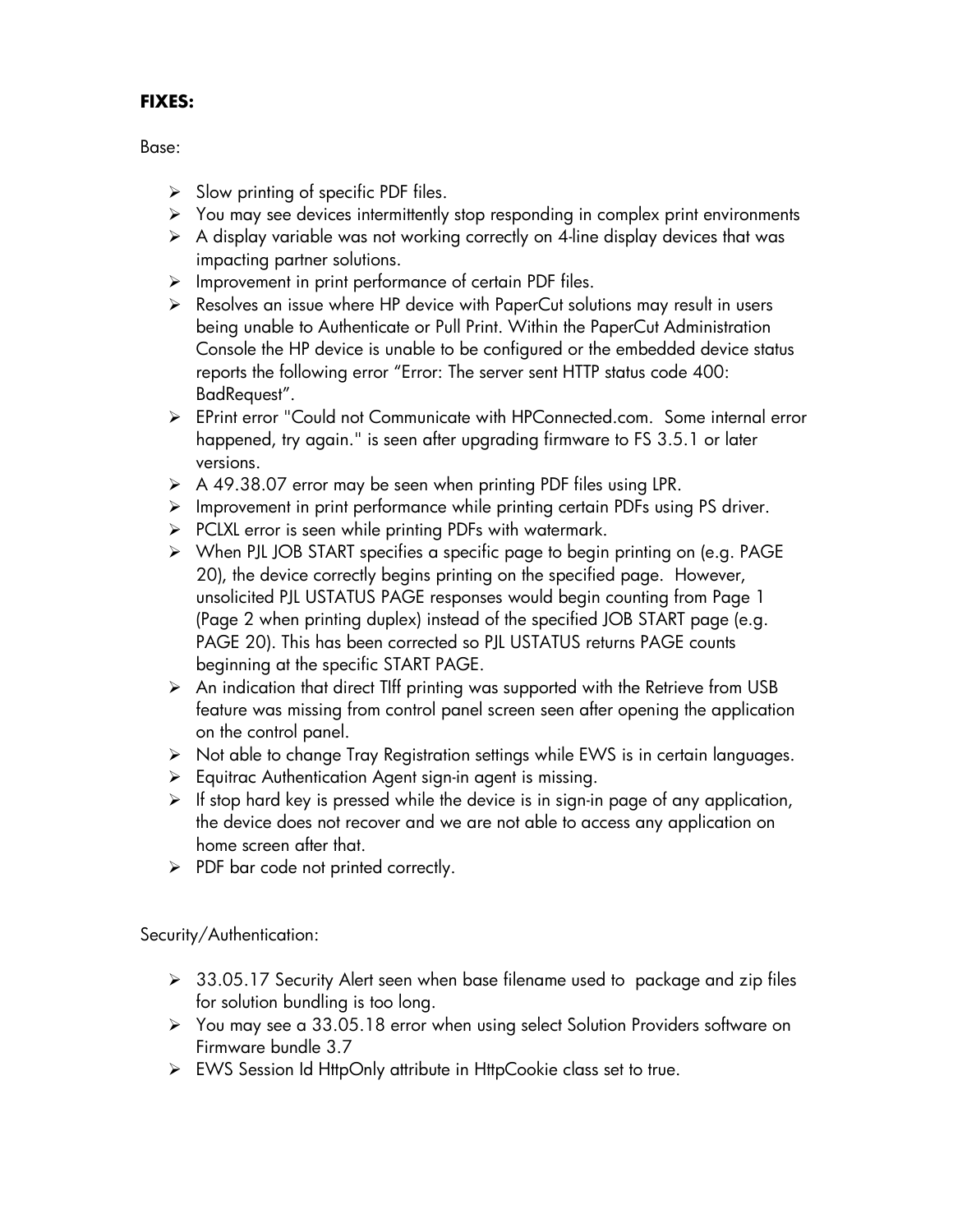Embedded JetDirect:

- ➢ Functionality of the TCP MSS settings in Telnet has been restored.
- ➢ Fixed a situation where bad network packets (invalid checksum) could be accepted and processed as if they were good.
- ➢ Resolved memory leaks (and possible device lockup) in DNS mapping logic when handling uncommon IPv4/IPv6 scenarios.

Current firmware revisions included in this firmware bundle:

### **DEVICE FIRMWARE REVISION**

| I COMPONENT                  | <b>FIRMWARE VERSION</b>                                          |
|------------------------------|------------------------------------------------------------------|
| HP LaserJet Enterprise M506  | Firmware Datecode: 20160820<br>Firmware Revision: 2308209_000567 |
| <b>Embedded JetDirect:</b>   | JSI23e80161                                                      |
| <b>DC</b> Controller:        | 1.119                                                            |
| HP Fleet Release Designation | Original Release FutureSmart 3.8                                 |

# **Enhancements and Fixes provided with this Firmware revision**

The following new functionality or features are provided by this firmware release: Firmware Datecode: 20160102 Firmware Revision: 2307781\_551210 HP Fleet Bundle Version Designation: FutureSmart Bundle Version 3.7

# **ENHANCEMENT:**

Base:

- $\triangleright$  Added support for printing TIFF files.
- ➢ Additional support added for Code128, Code 3of9, OCR-A, and OCR-B.
- ➢ IPP Job Mandatory attributes and Page Overrides are supported in Airprint 1.5 phase 2.
- $\triangleright$  The device now has the capability to directly print TIFF files from the walk up USB port.
- ➢ When No Media Type is specified in the job and Tray 1 is loaded and configured (ex: letter, cardstock), a prompt with the default media type is seen in the mount (default: plain). If we press "OK" then the tray will be seeded to the job size and type. If the user decides to not accept this change and selects the modify button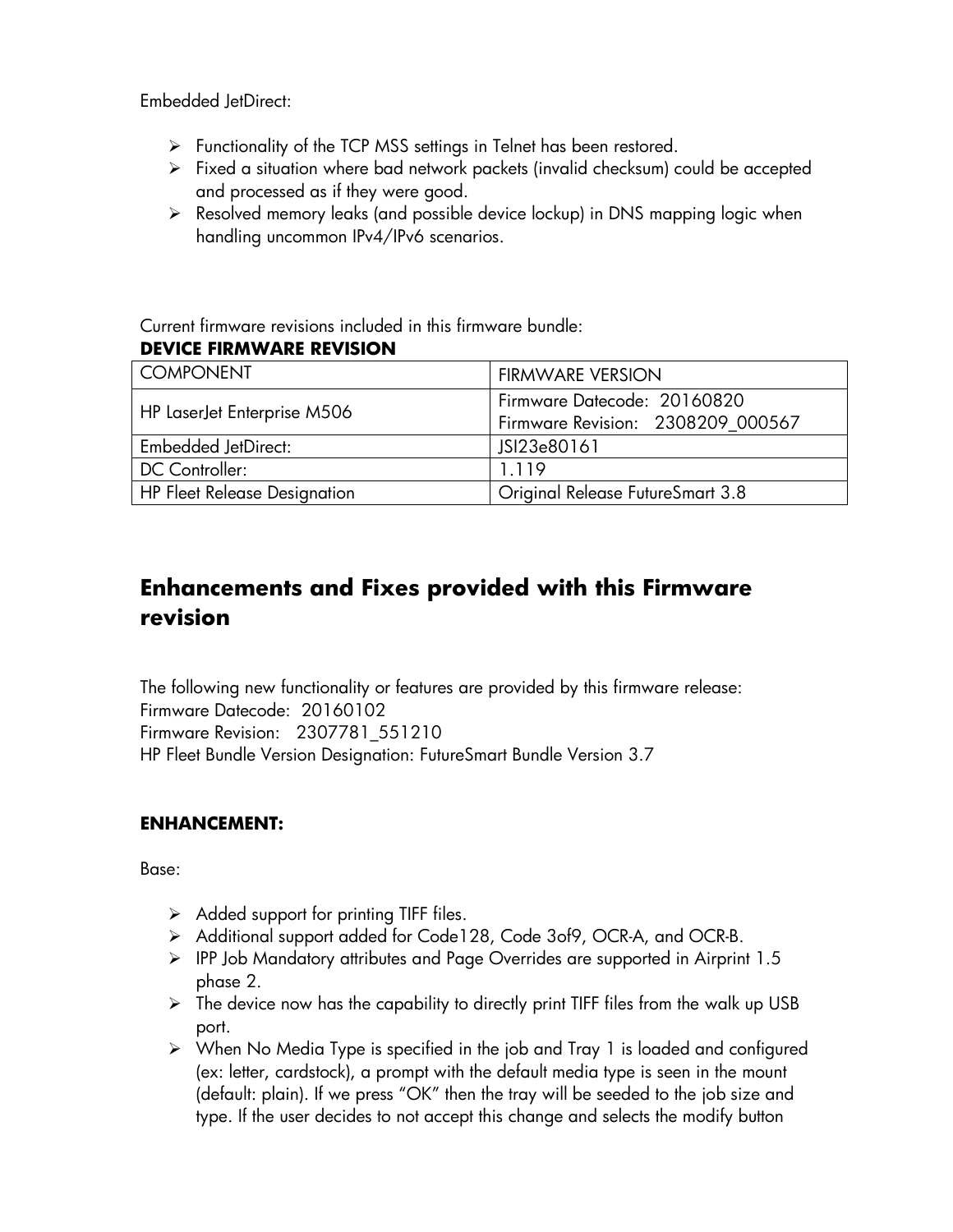and change the tray1 type and press ok, the mount comes back. What this means is that the user will not be able to use what is loaded and configured in Tray1 with the current job. This requirement provides the capability wherein an "Options" button is displayed instead of "OK" in the mount and once user presses Option button, he should be able to see two listings for Tray1, one with the current tray settings and one with the Job settings. Once user selects Tray1 with Job settings, Job size and Job type will be seeded in Tray1 and Job will get printed from Tray1. If user selects any other listing it will be treated as override of Job to tray settings.

### Security/Authentication:

- ➢ HP SureStart The printer's BIOS is a set of boot instructions to initiate hardware components and load the HP FutureSmart firmware. HP Sure Start validates the integrity of the BIOS, and if a compromised version is discovered, the device restarts using a safe, "golden copy" of the BIOS.
- ➢ Runtime Intrusion Detection checks for anomalies in system memory during complex firmware and memory operations. In the event an anomaly is detected, the device automatically reboots. If the Auto-recover feature is disabled, or the anomaly occurs twice within 30 minutes, the device reboots to a secure, offline state.
- ➢ Whitelisting ensures only authentic, HP firmware code that has not been tampered with is loaded into memory. If an anomaly is detected, the device reboots to a secure, offline state.

Embedded JetDirect:

- ➢ Added support for new USB accessory (HP Jetdirect 2900nw). Wireless STA with second Ethernet connection.
- ➢ Added support for new USB accessory (HP Jetdirect 3000w). Wireless AP with NFC and Wireless Direct.

# **FIXES:**

Base:

- ➢ PCL XL error page is printed intermittently after retrieving the encrypted stored Jobs.
- ➢ 49.4A.04 error is seen when printing certain PDF documents using PS driver or Direct Print.
- ➢ 49.4A.04 error is seen when printing certain Microsoft Word documents using the Print feature in the EWS.
- ➢ Printing certain PDF files using the Print Feature in the EWS may result in a blank page being printed.
- ➢ Report pages are still able to be printed when Access Control has been locked down for those menu items.
- ➢ Slow printing observed when using direct PDF for scanned documents.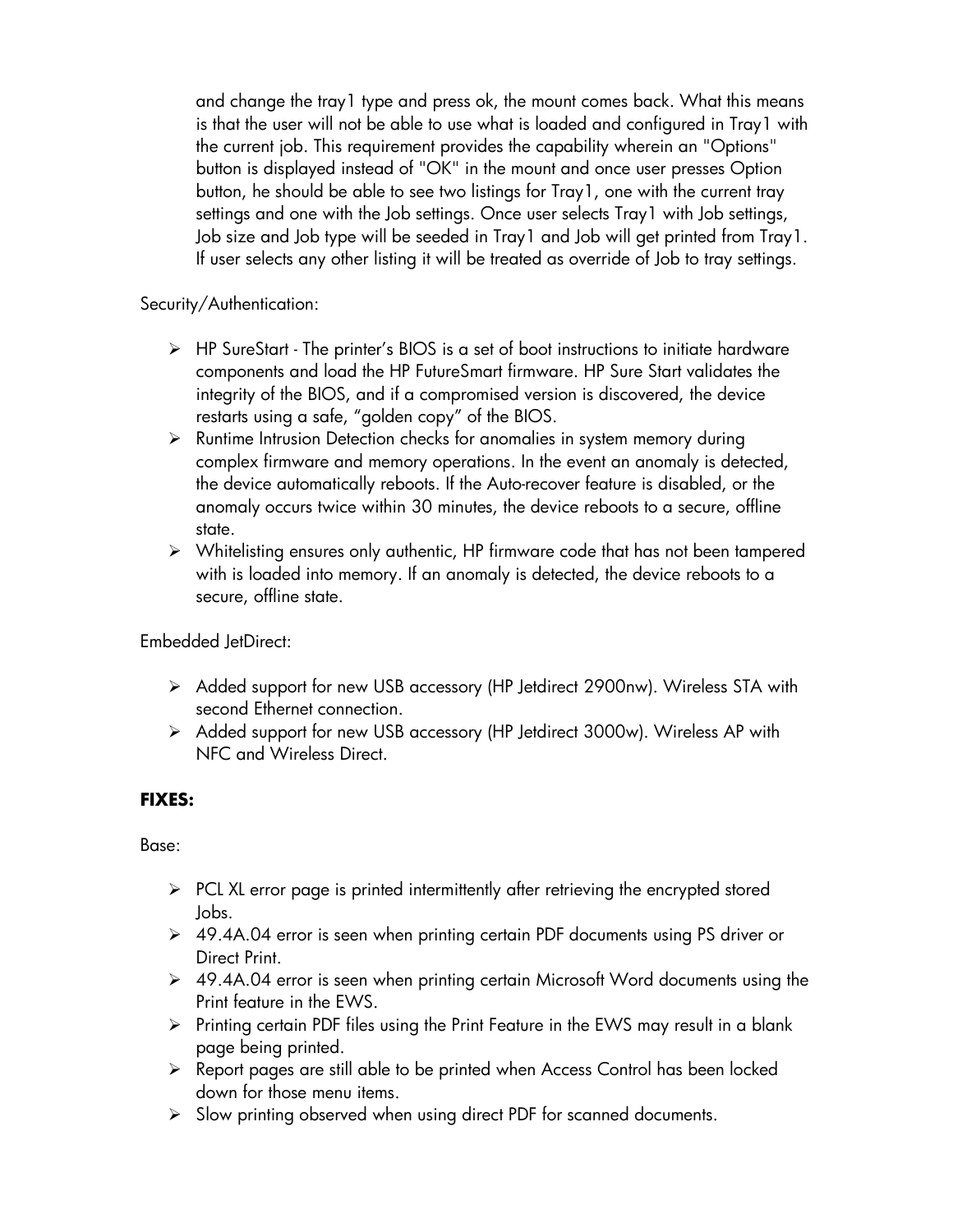- ➢ Improvement in print performance of certain PDF files.
- ➢ Configuration page not printed in few localization languages (Croatian, Romanian, Slovak, Slovenian, Catalan, Indonesian, and Thai).
- ➢ Improved small job performance.
- ➢ Device hangs in "processing" state intermittently.
- ➢ When printing specific PDF documents via Unix, users can get a message regarding an Invalid Font, Failed reading start X ref number.
- $\triangleright$  Added the ability to support more characters when defining user defined paper types via the embedded web server.
- ➢ Troubleshooting tab localization is wrong in German Language.
- $\triangleright$  Improved remote control-panel allowing access to remote operators while the initial language and date/time wizard is open for new device installations as well as some error messages.
- ➢ You may see a delay in accepting data in the middle of a job or between jobs when using the Equitrac solution.
- ➢ HPAC15.0 does not read proximity card correctly when waking from sleep mode with OXPd1.7
- ➢ Keyboard layout setting is changed from "English (UK)" to "Japanese (Romaji)" after upgrading FW from 3.2.7 to 3.4.
- $\triangleright$  Accented characters missing with univers font on 3.4.
- $\triangleright$  Slow printing of specific PDF files.
- ➢ Unable to receive toner cartridge low alert email from when toner threshold value is reached.
- ➢ The Esc E command is not resetting the PCL5 print environment when used with the PaperType command.
- ➢ Lines on page may not print when using certain PS or PDF print files.
- ➢ Adding a WJA Template has the potential to produce a 46.23.1C error.
- ➢ You may see the devices intermittently stop responding to SNMPv3 queries after 2- 3 weeks of up-time.
- ➢ SNMP Value for hrMemorySize (OID 0.1.3.6.1.2.1.25.2.2.0) is reporting Incorrect Memory Size.
- ➢ Arabic words on WinForms have separated letters only.
- ➢ A 49.38.07 may be seen on the control panel for no apparent reason.
- ➢ Cartridge Very Low message is cleared while opening and closing doors.
- ➢ Slow performance on PPT files.

Security/Authentication:

➢ Home Screen Sign-In configuration (deny guest access) lost after firmware upgrade.

Embedded JetDirect:

➢ Telnet setting "Bonjour RCNFG" reverts to zero after power cycling the printer.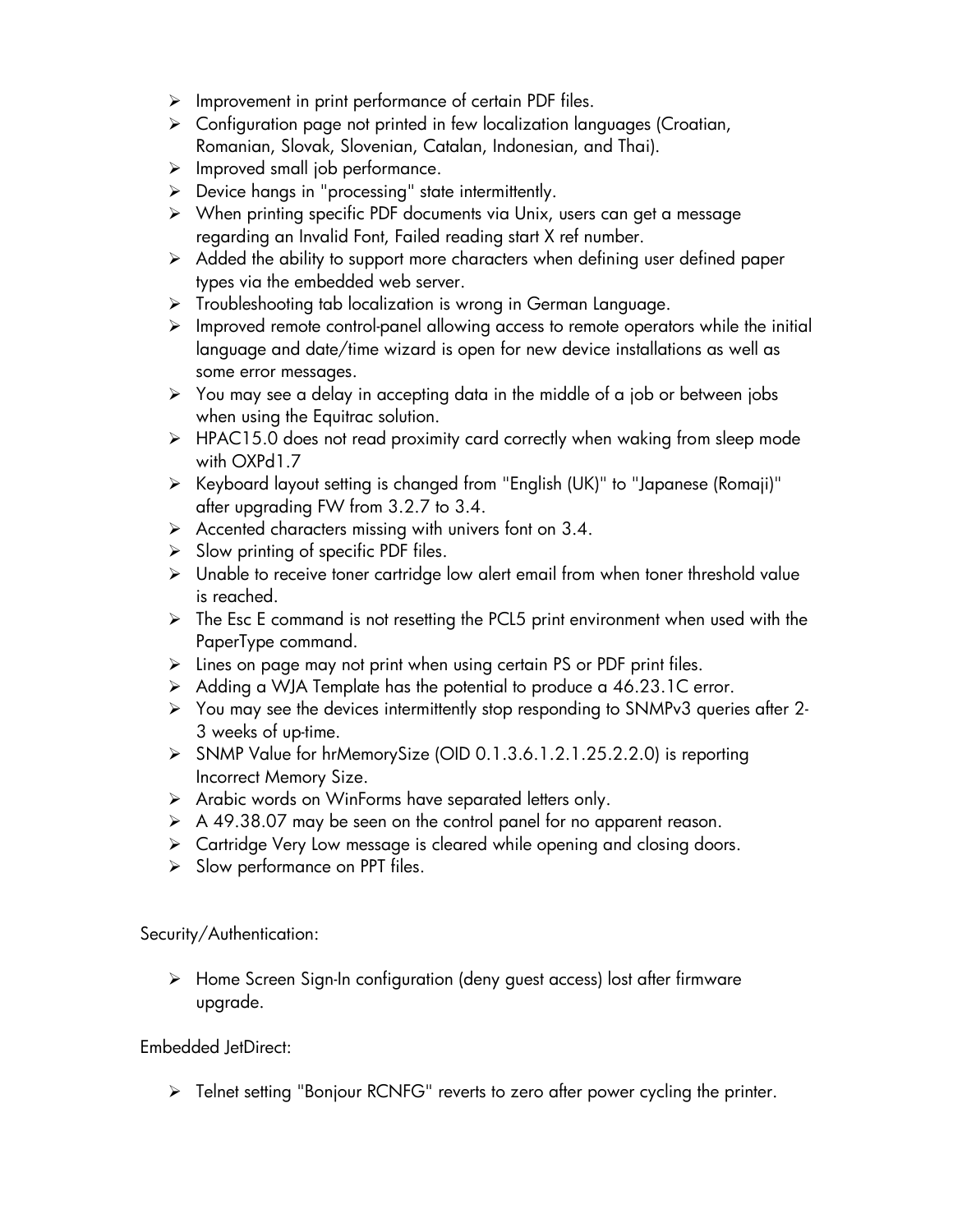- ➢ Intermittent system hang seen on several or all devices on the same subnet at around the same time, devices are not even pingable.
- ➢ Upgrading from FS 3.4 will cause Bonjour protocol to be enabled even if it was previously disabled.

Current firmware revisions included in this firmware bundle:

#### **DEVICE FIRMWARE REVISION**

| <b>COMPONENT</b>                    | <b>FIRMWARE VERSION</b>           |
|-------------------------------------|-----------------------------------|
| HP LaserJet Enterprise M506         | Firmware Datecode: 20160102       |
|                                     | Firmware Revision: 2307781 551210 |
| <b>Embedded JetDirect:</b>          | JSI23700101                       |
| <b>DC</b> Controller:               | 1.119                             |
| <b>HP Fleet Release Designation</b> | Original Release FutureSmart 3.7  |

# **Enhancements and Fixes provided with Previous Firmware revision**

The following new functionality or features are provided by this firmware release: Firmware Datecode: 20150908 Firmware Revision: 2306272\_536012 HP Fleet Bundle Version Designation: FutureSmart Bundle Version 3.6

### **ENHANCEMENT:**

Base:

 $\triangleright$  No New Updates - Original Release

Security/Authentication:

 $\triangleright$  No New Updates - Original Release

Embedded JetDirect:

 $\triangleright$  No New Updates - Original Release

### **FIXES:**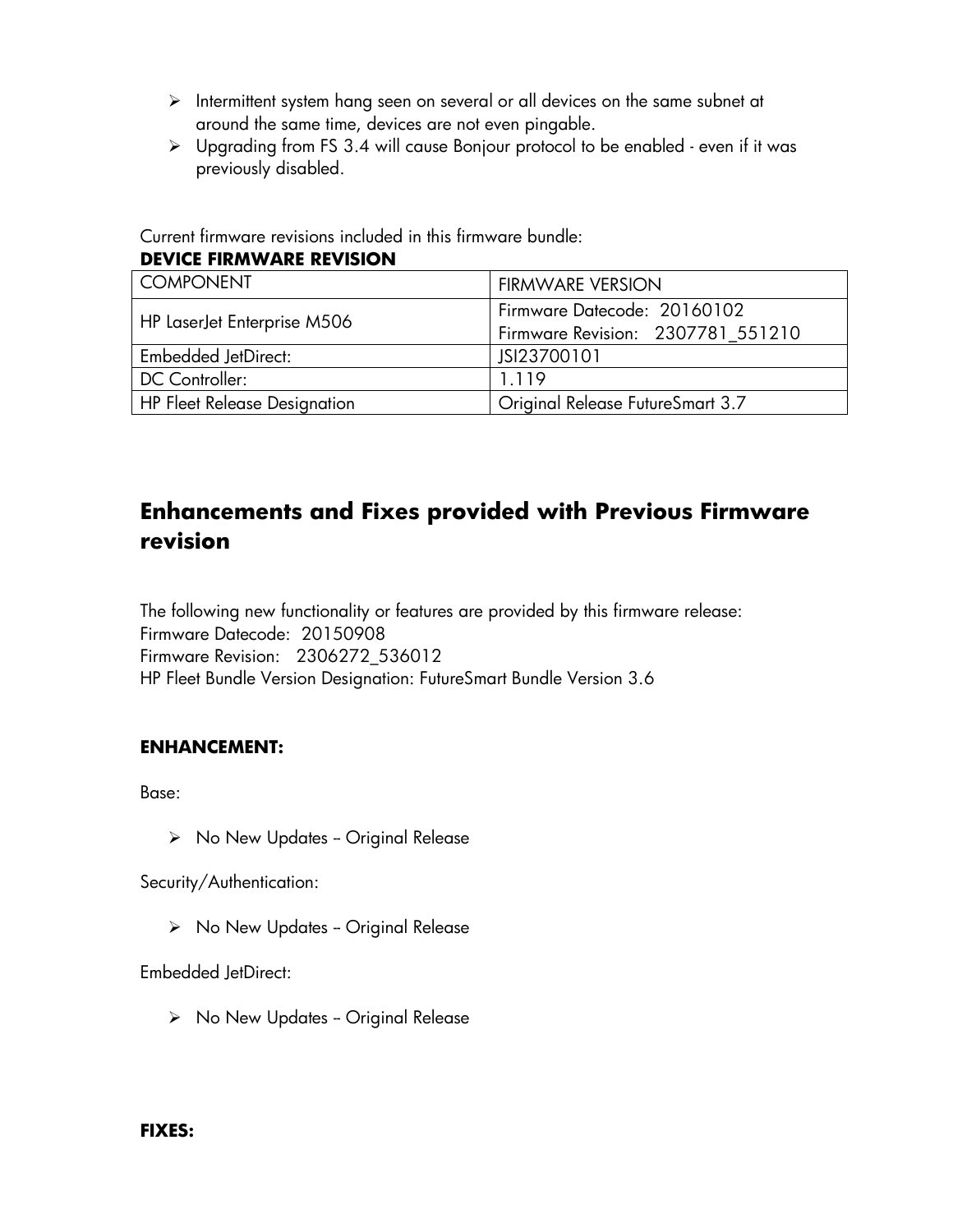Base:

 $\triangleright$  No New Updates - Original Release

Security/Authentication:

 $\triangleright$  No New Updates - Original Release

Embedded JetDirect:

➢ No New Updates -- Original Release

Current firmware revisions included in this firmware bundle:

#### **DEVICE FIRMWARE REVISION**

| <b>COMPONENT</b>                    | <b>FIRMWARE VERSION</b>           |
|-------------------------------------|-----------------------------------|
| HP LaserJet Enterprise M506         | Firmware Datecode: 20150908       |
|                                     | Firmware Revision: 2306272_536012 |
| <b>Embedded JetDirect:</b>          | JSI23600140                       |
| DC Controller:                      | 1.118                             |
| <b>HP Fleet Release Designation</b> | Original Release FutureSmart 3.6  |

No Previous Releases - Original Version

### **Installation Instructions**

**NOTE:** Please be aware that an update in some circumstance may require ten minutes or more to complete.

You can send the firmware update to a device at any time; the device will wait for all I/O channels to become idle before cycling power.

Please print a configuration page prior to performing any firmware update. To print the configuration page: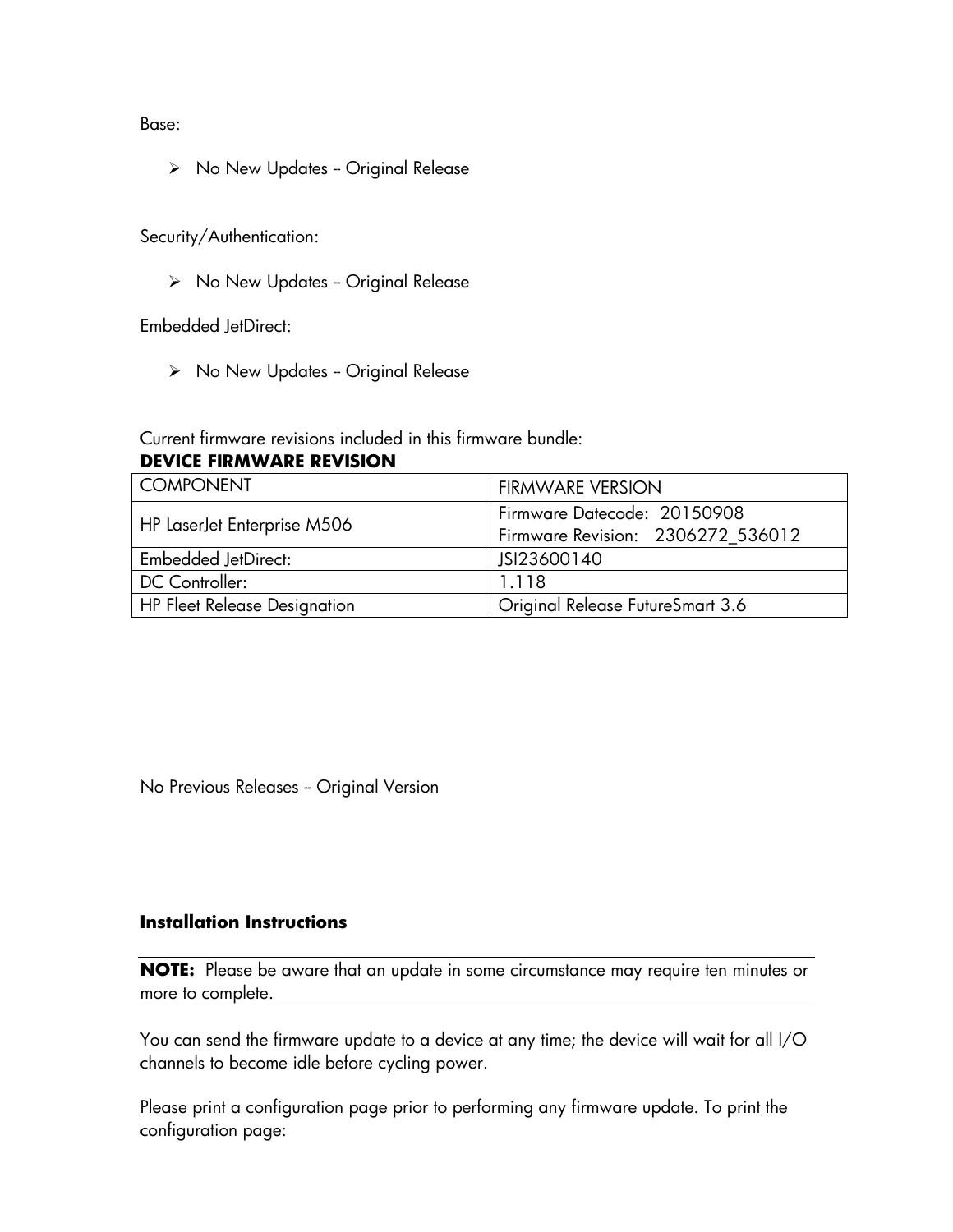- 1. Go to the printer's control panel.
- 2. Scroll down and select the **Administration** menu.
- 3. Select the **Reports** menu.
- 4. Select the **Configuration/Status Pages** menu.
- 5. Select the **Configuration Page** option.
- 6. Select the **Print**.

On the printed Configuration page look in the section marked "Device Information" for the Firmware Datecode and Firmware Revision. The Firmware Datecode and Firmware Revision will look something like this:

Firmware Datecode: 20150218 Firmware Revision: 2304070\_439650

The elapsed time for an update depends on the I/O transfer time as well as the time that it takes for the printer to reinitialize. The I/O transfer time depend on the speed of the host computer sending the update and the I/O method (USB or network). The re-initialization time will depend on the specific hardware configuration of the printer, such as the number of EIO devices installed, the presence of external paper handling devices, and the amount of memory installed. Finally, any print jobs ahead of the

firmware job in the queue will be printed before the update is processed.

**NOTE:** When the update process has completed the LaserJet will need to be rebooted. Once the printer is back online, print a Configuration Page and verify that the new firmware has been installed.

### **Additional information to know**

The firmware file will be in the following file format "xxxxxxx.bdl" where "xxx" indicates the firmware file name and the ".bdl" is the files extension.

This file requires an interactive update method. You cannot update the printer using the traditional FTP, LPR or Port 9100 methods of upgrading. Please use one of the following methods listed below to update the firmware of this device.

#### **How to perform firmware upgrades.**

**Embedded Web Server:** (control panel is at a Ready screen)

Please visit the following link to a view video on this firmware upgrade method explained below. <http://youtu.be/Gv6OprEg7Es>or [http://link.brightcove.com/services/player/bcpid1190528646001?bctid=REFIDBC3707](http://link.brightcove.com/services/player/bcpid1190528646001?bctid=REFIDBC3707096437001) [096437001](http://link.brightcove.com/services/player/bcpid1190528646001?bctid=REFIDBC3707096437001)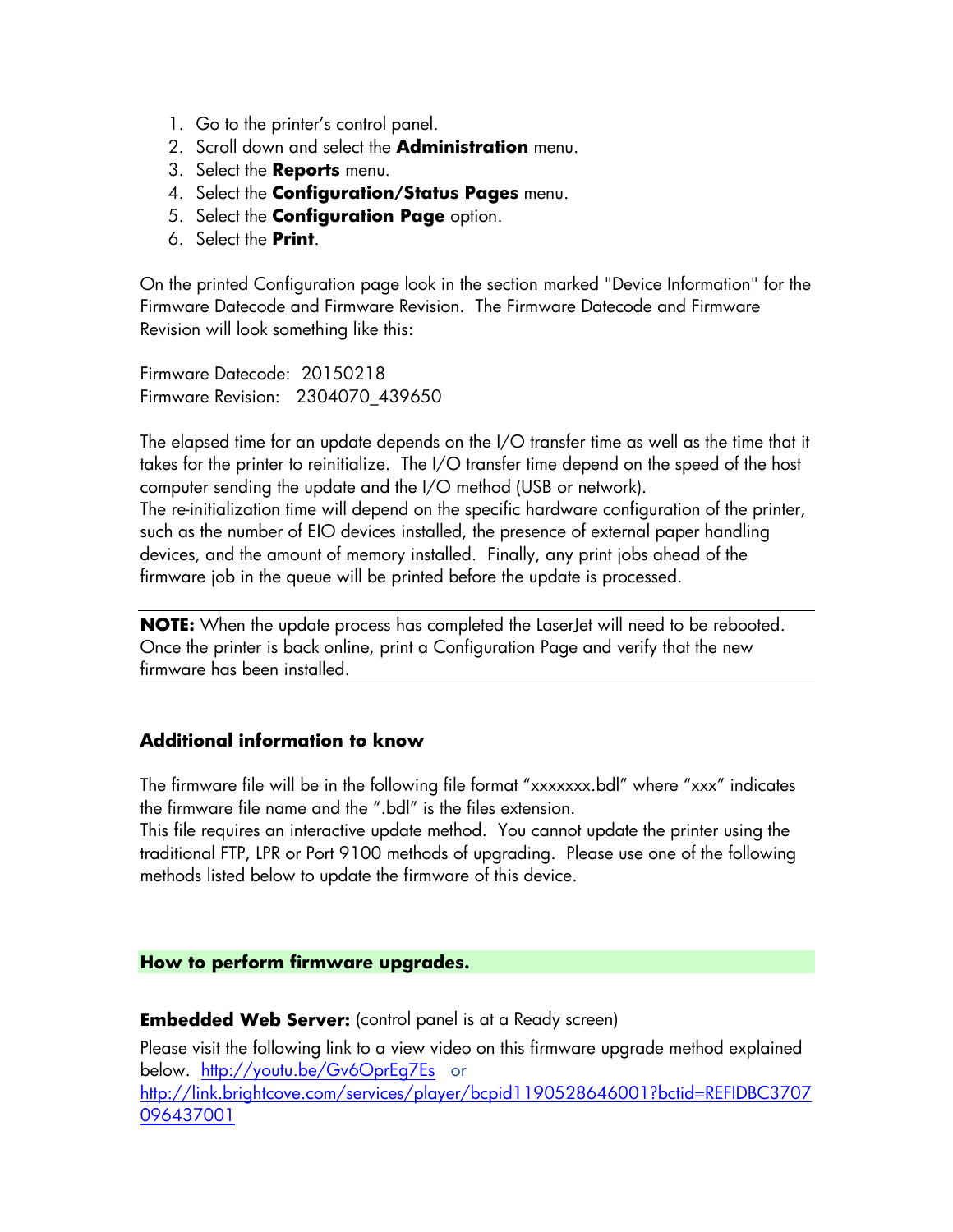**NOTE:** Please be aware that an update in some circumstance may require ten minutes or more to complete.

After uncompressing the file you will see a xxxxxxx.bdl file.

- 1. Open an Internet Browser Window.
- 2. Enter the IP address in the URL line.
- 3. Select the **Firmware Upgrade** link from within the **Troubleshooting tab**.
- 4. Browse to the location that the firmware upgrade file was downloaded to, and then select the firmware file. Select the Install button to perform the upgrade.

**NOTE:** Do not close the Browser Window or interrupt communication until the Embedded Web Server displays the Confirmation Page.

5. Select **Restart Now** from the EWS confirmation page, or turn the product off and then on again using the power switch. The printer will not automatically reboot.

Once the printer or MFP is back online, print a Configuration Page and verify that the new firmware has been installed.

### **Pre-Boot walk-up USB thumb drive:** (control panel Pre-Boot menu)

**NOTE:** Only to be used if the printer is not able to boot to READY

After uncompressing the file you will see a xxxxxxx.bdl file.

1. Copy the xxxxxxx.bdl file to a portable USB flash memory storage device (thumb drive). USB Flash Drives with a CD formatted partition may not be recognized by the printer. You may need to try a different USB flash drive.

**NOTE:** USB Flash Drives that are not in a Fat32 format or having a CD formatted partition may not be recognized by the printer. You may need to try a different USB flash drive.

- 2. Turn the printer ON.
- 3. Press the **HP** logo in the middle of the screen when you see the "**1/8**" under the logo.
- 4. Press the Down arrow to highlight **Administrator**, and then press the OK key.
- 5. Press the Down arrow to highlight **Download**, and then press the OK key.
- 6. Insert the portable USB storage device with the xxxxxxx.bdl file on it.
- 7. Press the Down arrow to highlight **USB Thumbdrive**, and then press the OK key.
- 8. Press the Down arrow to highlight the xxxxxxx.bdl file, and then press the OK key.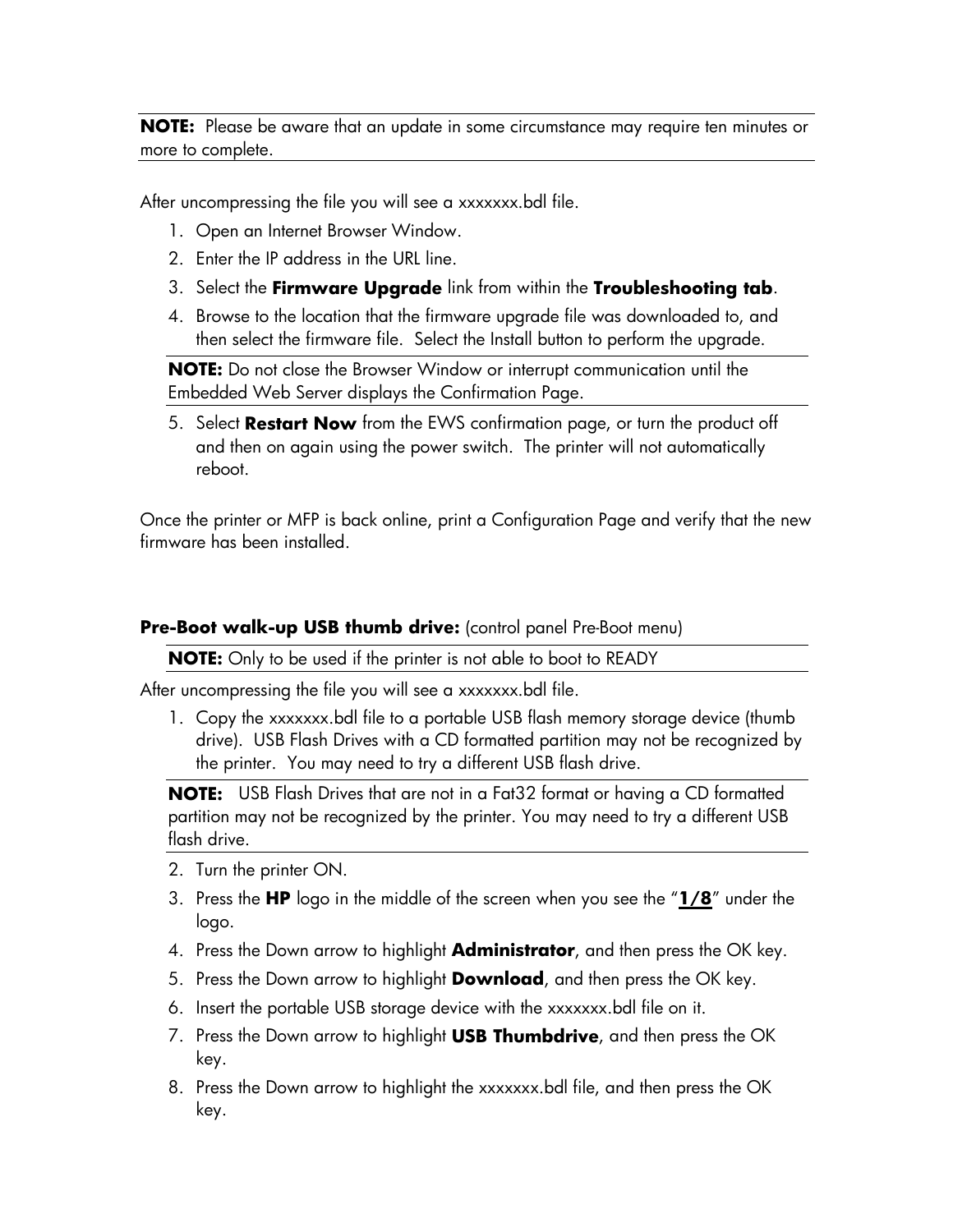**NOTE:** Please make sure the firmware file is located in the root directory of the flash drive. If you have more than one .bdl file on your USB flash drive, select the file you want loaded and press OK.

Please be patient since this may take up to 10 minutes to reboot.

- 9. When the message **Complete** appears on the control panel display, press the Back button several times until you see the **Continue** menu, then press the OK key.
- 10. The printer will continue to boot to the Ready state.

Once the printer or MFP is back online, print a Configuration Page and verify that the new firmware has been installed.

# **Walk-up USB thumb drive:** (Standard control panel menu)

Please visit the following link to a view video on this firmware upgrade method explained below. YouTube address: <http://youtu.be/IOsm1Z-dbJU>or [http://link.brightcove.com/services/player/bcpid1190528646001?bctid=REFIDBC3707](http://link.brightcove.com/services/player/bcpid1190528646001?bctid=REFIDBC3707191411001) [191411001](http://link.brightcove.com/services/player/bcpid1190528646001?bctid=REFIDBC3707191411001)

After uncompressing the file you will see a xxxxxxx.bdl file.

1. Copy the xxxxxxx.bdl file to a portable USB flash memory storage device (thumb drive).

**NOTE:** USB Flash Drives that are not in a Fat32 format or having a CD formatted partition may not be recognized by the printer. You may need to try a different USB flash drive.

- 2. Turn the printer ON.
- 3. Scroll down and select the **Device Maintenance** application.
- 4. Select the **USB Firmware Upgrade** menu.
- 5. Insert the portable USB storage device with the xxxxxxx.bdl file on it into the USB port on the front control panel of the product.
- 6. Select and highlight the xxxxxxx.bdl file you would like to use.

**NOTE:** If there is more than one xxxxxxx.bdl file on the storage device, make sure that you select the correct file for this product.

- 7. Select the Upgrade button on the bottom of the screen.
- 8. Next select the Upgrade, Re-install or Downgrade depending on the task you want to complete that the firmware install will start.

When the upgrade is complete, the printer will reboot automatically.

**NOTE:** The upgrade process may take 10 or more minutes to complete. Please do not interrupt the updating process.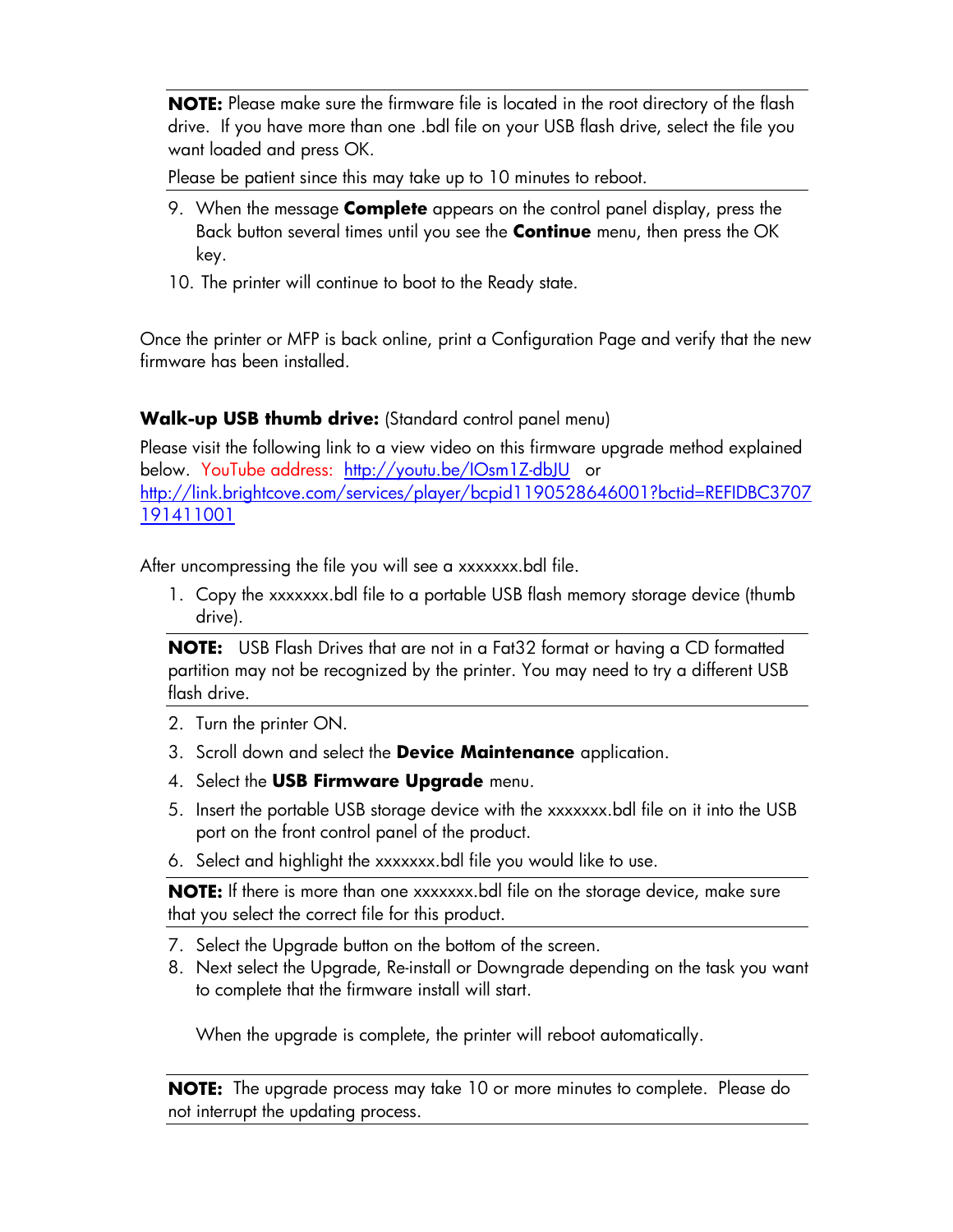Once the printer or MFP is back online, print a Configuration Page and verify that the new firmware has been installed.

**Web Jetadmin** (Supported with version 10.3 SR8 or newer)

Please visit [www.hp.com](http://www.hp.com/) and type "Web Jet Admin" in the "Search" Box to find more information about new releases of Web Jetadmin and the release note information for those releases.

Upgrading Firmware:

- 1. Start Web Jetadmin 10.3 SR8 or newer
- 2. From the "Device Management" section, select "All Devices" (or the appropriate device group). An "All Devices" list will appear in the center window.
- 3. Find your device in the list, or type the IP address of the device in the Quick Device Discovery section in the lower-left of the screen (this will highlight your device in the device list). You can sort the device list by clicking on a column name at the top.
- 4. If your device list is sorted my model number, you may select multiple devices with the same model number by Control-Click or Shift-Click.
- 5. Right-click on the device and select "Upgrade firmware…".
- 6. An Upgrade Firmware window will appear. Select "Device firmware" and click "Next"
- 7. A list of available firmware will appear. If the correct version is listed, click "Next", and the upgrade process will start.

**NOTE:** If the correct firmware version does not appear within the list, you will need to manually upload it into WJA. New firmware may be available on an FTP site prior to appearing on hp.com. The instructions below allow you to upload a firmware file from your local PC to WJA 10.3 SR8 or newer

Uploading new firmware files into WJA:

- 1. Click on "Firmware/Firmware Repository" in the "Device Management" pane
- 2. A "Firmware Repository" window will appear in the center of the screen
- 3. Click on "Upload" in the upper-right of the window
- 4. Browse to the .bdl file on your local PC
- 5. Click "Upload"
- 6. Once the .bdl file is uploaded, go back to step 2 in the first section and complete steps 2 through 6.

**NOTE:** Do not turn printer off during the update process! When the update process is complete, the printer will automatically reboot. If the firmware update process fails, Web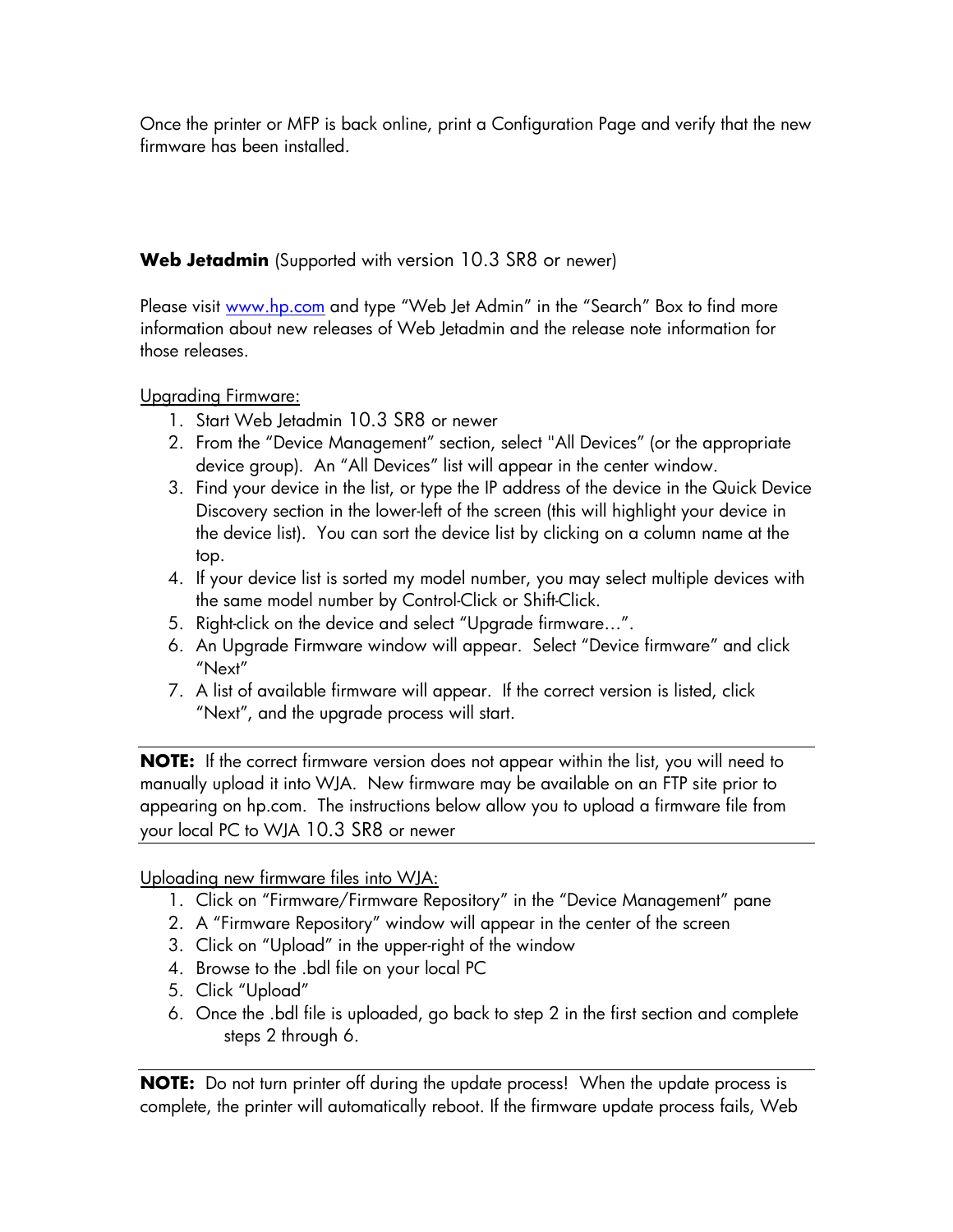JetAdmin will provide notification with a page (screen) of information regarding the reason(s) for failure. A link will be provided to attempt the process again.

### **System Requirements**

The Firmware upgrade process requires a network or USB port connection.

#### **Technical Assistance**

Some of the services below are provided for the United States only. Similar services to those listed below are available in other countries. See your printer's user guide or call your local authorized HP dealer.

### **Customer Support**

See your printer's user guide or call your local authorized HP dealer.

#### **Internet**

An anonymous FTP library service is available worldwide for around-the-clock-access to drivers and technical support information for HP peripheral and computer products. Please note that paths may change without notice. Access the Internet or FTP address and use the menus to locate the software or support of your choice.

# **URL for HP LaserJet Enterprise M506 Series Support:**

URL for Firmware downloads:

<http://www.hp.com/support/ljM506> URL for Support:

<http://www.hp.com/go/support>

URL for Access HP: http://www.hp.com FTP address: ftp.hp.com Login: anonymous Password: your Internet email address

### **Additional Information**

Refer to your printer's user guide for additional methods of obtaining software and support information, such as printer driver distribution centers other online services, fax services, and other online support.

# **Legal Statements**